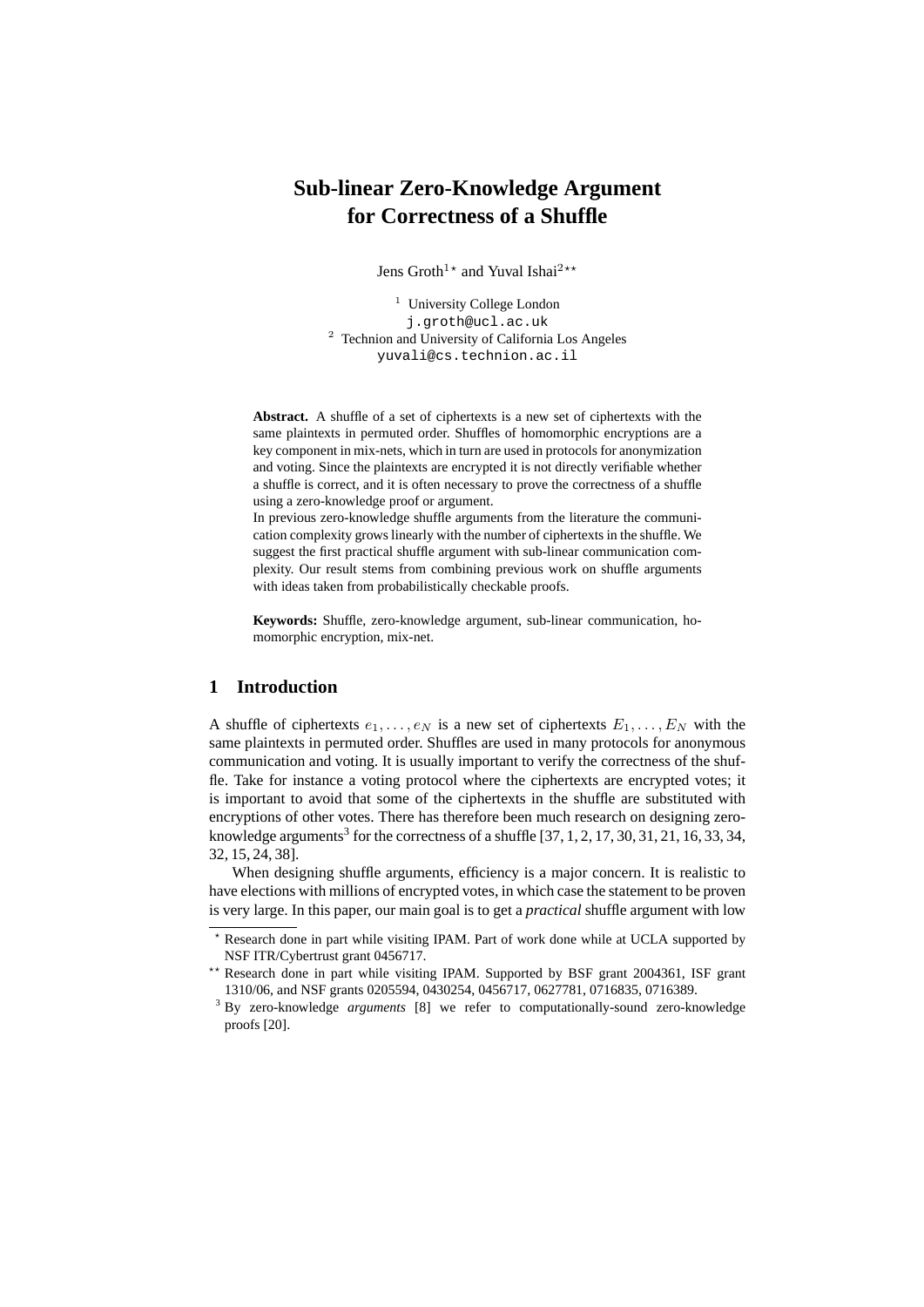communication complexity. A theoretical solution to this problem would be to use Kilian's communication-efficient zero-knowledge argument [26] (see also Micali [29]). This method, however, requires a reduction to Circuit Satisfiability, a subsequent application of the PCP-theorem [4, 3, 12], and using a collision-free hash-function to build a hash-tree that includes the entire PCP. Even with the best PCP constructions known to date (cf. [7]), such an approach would be inefficient in practice.

OUR CONTRIBUTION. We present a sublinear-communication 7-move public coin perfect zero-knowledge argument of knowledge for the correctness of a shuffle of ElGamal ciphertexts [13]. (The protocol is presented in the common random string model, but can also be implemented in the plain model at the cost of a slightly higher constant number of rounds.) All shuffle arguments previously suggested in the literature have communication complexity  $\Omega(N)\kappa$ , where N is the number of ciphertexts in the shuffle and  $\kappa$ is a security parameter specifying the finite group over which the scheme works. Our shuffle argument has communication complexity  $O(m^2 + n)\kappa$  for m and n such that  $N = mn$ . (The constant in the expression is low as well, see Section 8 for a more precise efficiency analysis.) With  $m = N^{1/3}$  this would give a size of  $O(N^{2/3})\kappa$  bits, but in practice a smaller choice of  $m$  will usually be better for computational reasons. Our shuffle argument moderately increases the prover's computational burden and reduces the amount of communication and the verifier's computational burden in comparison with previous work.

For practical purposes it will be natural to use the Fiat-Shamir heuristic [14] (i.e. compute the verifier's public-coin challenges using a cryptographic hash-function) to make our shuffle argument non-interactive. The Fiat-Shamir heuristic justifies reducing the communication and verifier computation at the cost of increased prover computation, since the non-interactive shuffle argument needs to be computed only once by the prover but may be distributed to and checked by many verifiers. Letting the prover do some extra work in order to reduce the communication and the computational burden of each verifier is therefore a good trade-off in practice. To the best of our knowledge, our protocol is the first practical instance of a sublinear-communication argument for any interesting nontrivial statement.

We have some further remarks on our result. Our technique also applies to other homomorphic cryptosystems, for instance Paillier encryption [35]; a more general treatment of a wider class of homomorphic encryptions can be obtained along the lines of [21]. For simplicity we focus just on ElGamal encryption in this paper. Similarly to previous shuffle arguments from the literature, we will present our protocol as an *honest verifier* zero-knowledge argument. There are very efficient standard techniques for converting honest verifier zero-knowledge arguments into fully zero-knowledge arguments [10, 18, 22].

TECHNIQUES. Our starting point is the honest verifier zero-knowledge shuffle argument by Groth [21], which builds on ideas by Neff [30]. Borrowing some of the ideas underlying the PCP theorem, namely the use of Hadamard codes and batch-verification techniques, we reduce the size of the shuffle argument. We note that unlike Kilian [26] we do not reduce the shuffle statement to an NP-complete language such as SAT; instead we work directly with the ciphertexts in the shuffle statement. Moreover, while we use ideas behind the PCP theorem we do not make use of a full-blown PCP. In particu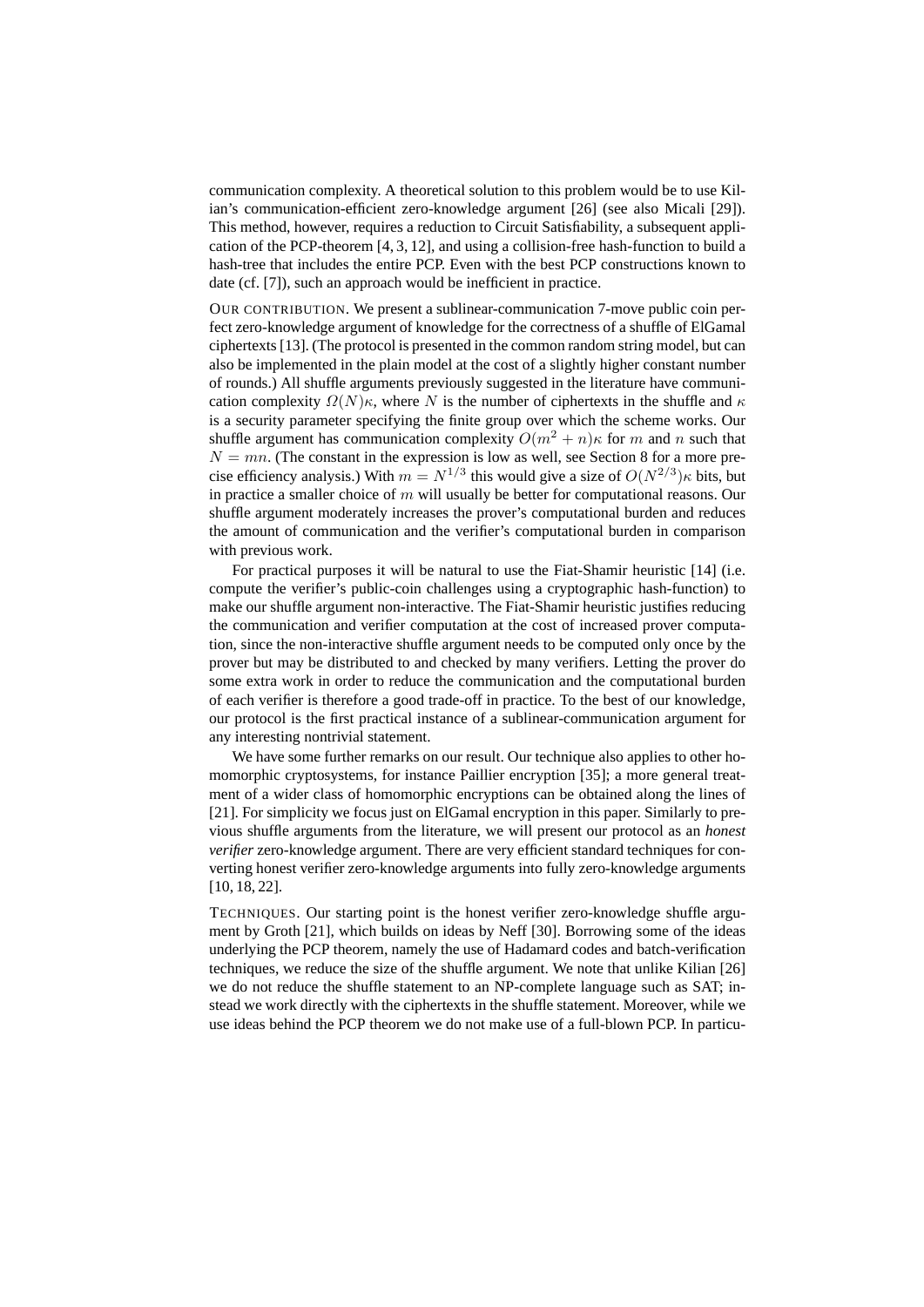lar, our argument avoids any use of linearity testing, low-degree testing, or other forms of code proximity testing that appear in all known PCPs.

RELATED WORK. Our work was inspired by the recent work of Ishai, Kushilevitz, and Ostrovsky [25], which introduced an approach for constructing sublinearcommunication arguments using exponentially long but succinctly described PCPs. Similarly to [25] we use short *homomorphic* commitments as the main cryptographic building block. There are, however, several important differences between our techniques and those from [25]. In particular, the arguments obtained in [25] do not address our *zero-knowledge* requirement (and are only concerned with soundness), they inherently require the verifier to use *private coins* (which are undesirable in the context of our application), and they employ *linearity testing* that subsequently requires soundness amplification. Finally, the approach of [25] is generic and does not account for the special structure of the shuffle problem; this structure is crucial for avoiding an expensive reduction to SAT.

# **2 Preliminaries**

### **2.1 Notation**

We let  $\Sigma_N$  denote the symmetric group on  $\{1, 2, \ldots, N\}$ . Given two functions  $f, g$ :  $\mathbb{N} \to [0,1]$  we write  $f(\kappa) \approx g(\kappa)$  when  $|f(\kappa) - g(\kappa)| = O(\kappa^{-c})$  for every constant c. We say that the function f is *negligible* when  $f(\kappa) \approx 0$  and that it is *overwhelming* when  $f(\kappa) \approx 1$ .

Algorithms in our shuffle argument will get a security parameter  $\kappa$  as input, which specifies the size of the group we are working over. Sometimes we for notational simplicity avoid writing this explicitly, assuming  $\kappa$  can be deduced indirectly from other inputs given to the algorithms.

All our algorithms will be probabilistic polynomial time algorithms. We will assume that they can sample randomness from sets of the type  $\mathbb{Z}_q$ . We note that such randomness can be sampled from a source of uniform random bits in expected polynomial time  $(in log q)$ .

We write  $A(x; r) = y$  when A, on input x and randomness r, outputs y. We write  $y \leftarrow A(x)$  for the process of picking randomness r at random and setting  $y := A(x; r)$ . We also write  $y \leftarrow S$  for sampling y uniformly at random from the set S.

When defining security, we assume that there is an adversary attacking our scheme. This adversary is modeled as a non-uniform polynomial time stateful algorithm. By stateful, we mean that we do not need to give it the same input twice, it remembers from the last invocation what its state was. This makes the notation a little simpler, since we do not need to explicitly write out the transfer of state from one invocation to the next.

### **2.2 Group Generation**

We will work over a group  $G<sub>a</sub>$  of a prime order q. This could for instance be a subgroup of  $\mathbb{Z}_p^*$ , where p is a prime and  $\gcd(q^2, p-1) = q$ ; or it could be an elliptic curve group or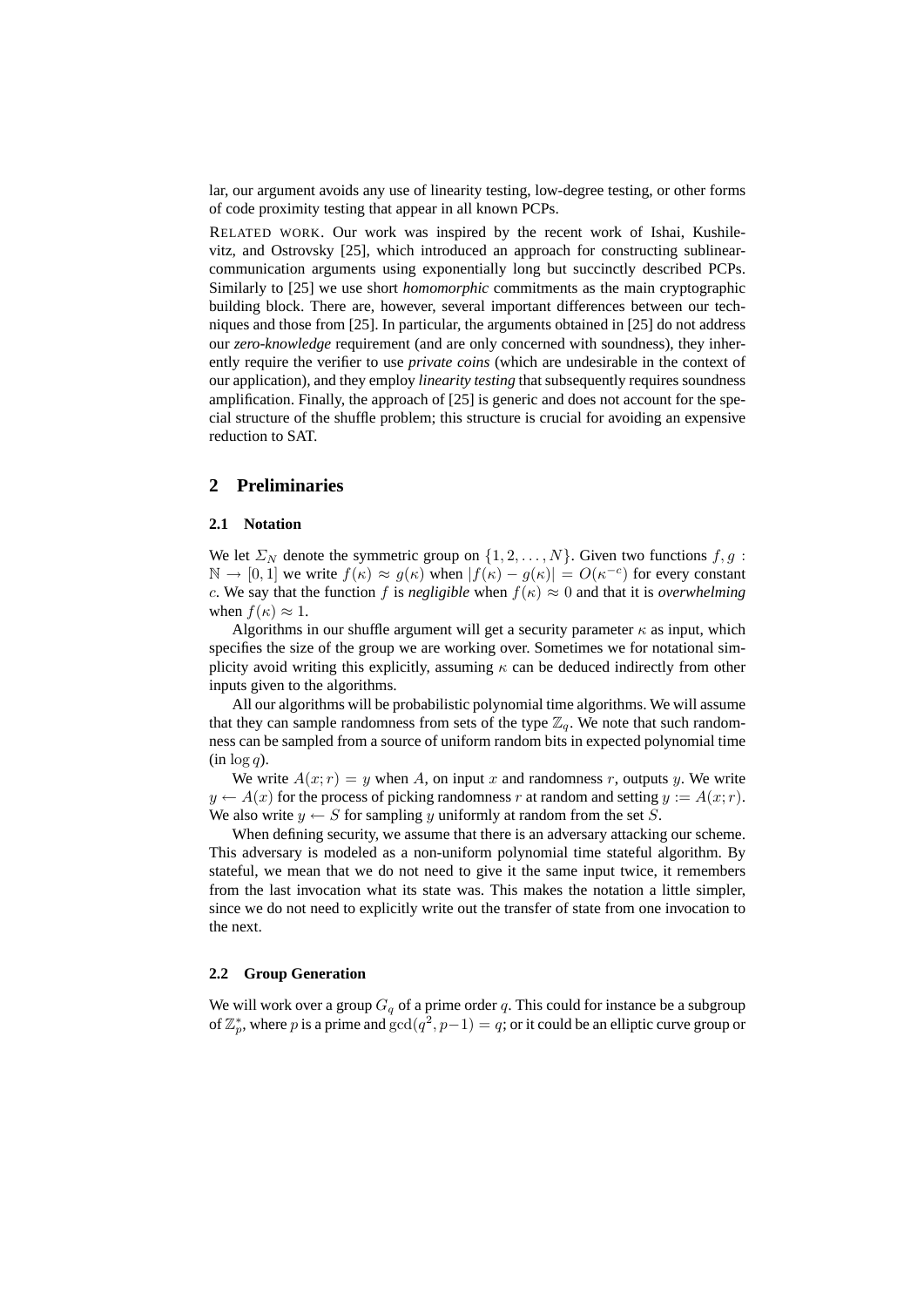subgroup. We will assume the discrete logarithm problem is hard in  $G_q$ . More precisely, let G be a generating algorithm that takes a security parameter  $\kappa$  as input and outputs  $g_k := (q, G_q, g)$ , where by  $G_q$  we denote a computationally efficient representation of the group and g is a random generator for  $G_q$ . The discrete logarithm assumption says that for any non-uniform polynomial time adversary  $\mathcal{A}$ :

$$
\Pr\left[(q, G_q, g) \leftarrow \mathcal{G}(1^{\kappa}); x \leftarrow \mathbb{Z}_q; h := g^x : \mathcal{A}(q, G_q, g, h) = x\right] \approx 0.
$$

(When the randomness of  $\mathcal G$  is taken from a common random string, the above definition needs to be strengthened so that  $A$  is given the randomness used by  $G$ .)

### **2.3 Generalized Pedersen Commitment**

We will use a variant of the Pedersen commitment scheme [36] that permits making a commitment to a length-n vector in  $\mathbb{Z}_q^n$  rather than a single element of  $\mathbb{Z}_q$  as in Pedersen's original commitment. A crucial feature of this generalization is that the amount of communication it involves does not grow with  $n$ . The generalized scheme proceeds as follows. The key generation algorithm  $K_{com}$  takes  $(q, G_q, g)$  as input and outputs a commitment key  $ck := (g_1, \ldots, g_n, h)$ , where  $g_1, \ldots, g_n, h$  are randomly chosen generators of  $G_q$ . The message space is  $\mathcal{M}_{ck} := \mathbb{Z}_q^n$ , the randomizer space is  $\mathcal{R}_{ck} := \mathbb{Z}_q$ and the commitment space is  $\mathcal{C}_{ck} := G_q$ . (The parameter n will be given as an additional input to all algorithms; however, we prefer to keep it implicit in the notation.)

To commit to an *n*-tuple  $(m_1, \ldots, m_n) \in \mathbb{Z}_q^n$  we pick randomness  $r \leftarrow \mathbb{Z}_q$  and compute the commitment  $C := h^r \prod_{i=1}^n g_i^{m_i}$ . The commitment is perfectly hiding since no matter what the messages are, the commitment is uniformly distributed in  $G_q$ . The commitment is computationally binding under the discrete logarithm assumption; we will skip the simple proof.

The commitment key  $ck$  will be part of the common random string in our shuffle argument. We remark that it can be sampled from a random string. We write  $C :=$  $\text{com}_{ck}(m_1, \ldots, m_n; r)$  for making a commitment to  $m_1, \ldots, m_n$  using randomness r. The commitment scheme is homomorphic, i.e., for all  $m_1, m'_1, \ldots, m_n, m'_n, r, r' \in Z_q$ we have

 $\text{com}_{ck}(m_1, \ldots, m_n; r) \cdot \text{com}_{ck}(m'_1, \ldots, m'_n; r') = \text{com}_{ck}(m_1 + m'_1, \ldots, m_m + m'_n; r + r').$ 

In some cases we will commit to less than  $n$  elements; this can be accomplished quite easily by setting the remaining messages to 0.

We will always assume that parties check that commitments are valid, meaning they check that  $C \in G_q$ . If  $G_q$  is a subgroup of  $\mathbb{Z}_p^*$  this can be done by checking that  $C<sup>q</sup> = 1$ , however, batch verification techniques can be used to lower this cost when we have multiple commitments to check.<sup>4</sup> If  $G_q$  is an elliptic curve of order q, then the validity check just consists of checking that  $\overline{C}$  is a point on the curve, which is very inexpensive.

<sup>&</sup>lt;sup>4</sup> See also [21] for a variant of the Pedersen commitment scheme over  $\mathbb{Z}_p^*$  that makes it possible to completely eliminate the cost of verifying validity.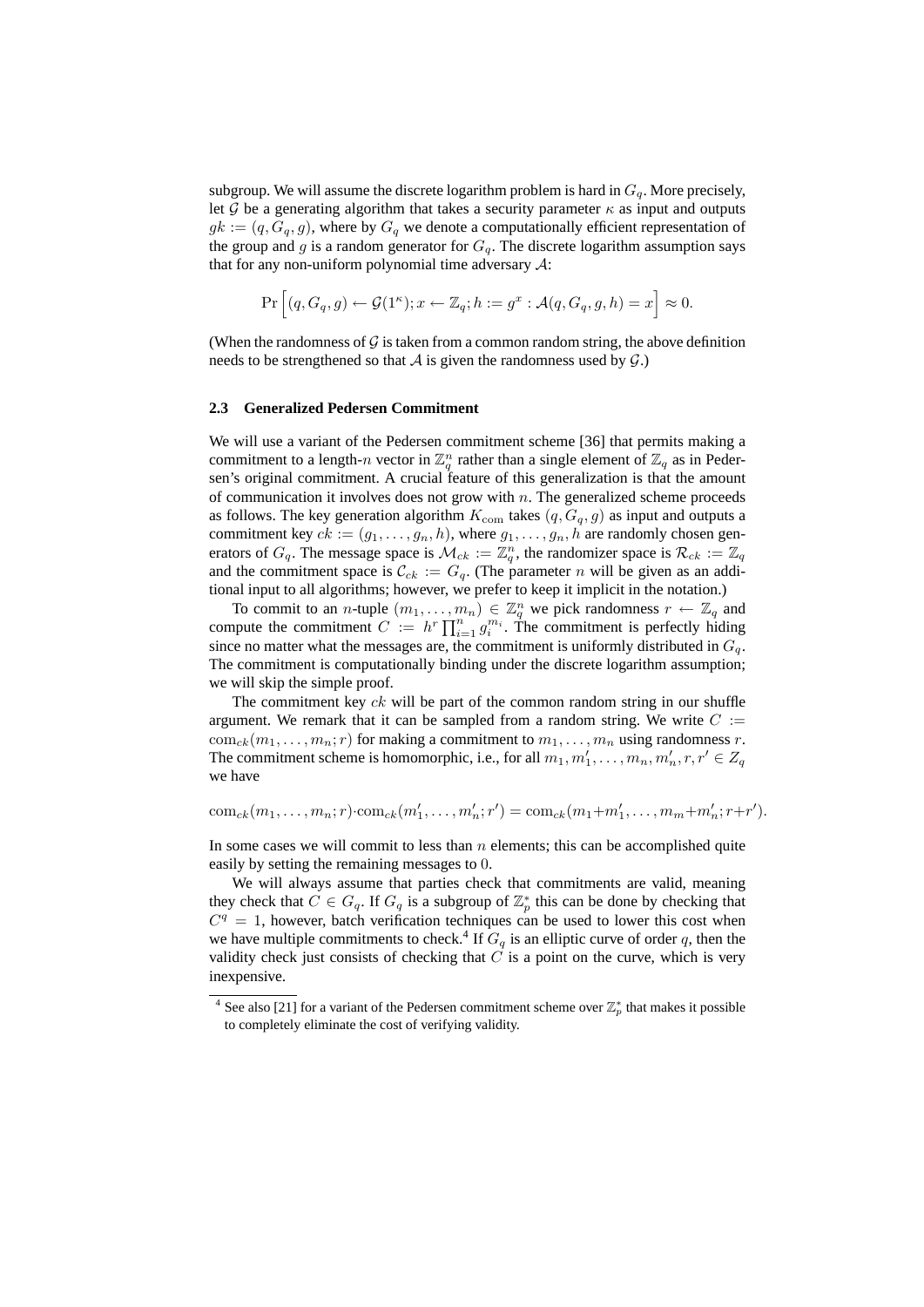#### **2.4 ElGamal Encryption**

ElGamal encryption [13] in the group  $G_q$  works as follows. The public key is  $pk :=$  $y = g^x$  with a random secret key  $sk := x \leftarrow \mathbb{Z}_q^*$ . The message space is  $\mathcal{M}_{pk} := G_q$ , the randomizer space is  $\mathcal{R}_{pk} := \mathbb{Z}_q$  and the ciphertext space is  $\mathcal{C}_{pk} := G_q \times G_q$ . To encrypt a message  $m \in G_q$  using randomness  $R \in \mathbb{Z}_q$  we compute the ciphertext  $E_{pk}(m;R) := (g^R, y^Rm)$ . To decrypt a ciphertext  $(u, v)$  we compute  $m = vu^{-x}$ .

The semantic security of ElGamal encryption is equivalent to the DDH assumption. Semantic security may be needed for the shuffle itself to be secure; however, the security of our shuffle argument will rely on the discrete logarithm assumption only. In particular, our shuffle argument is still sound and zero-knowledge even if the cryptosystem is insecure or the decryption key has been exposed.

ElGamal encryption is homomorphic with entry-wise multiplication in the ciphertext space. For all  $(m, R), (m', R') \in \mathcal{M}_{pk} \times \mathcal{R}_{pk}$  we have

$$
E_{pk}(mm';R+R') = (g^{R+R'}, y^{R+R'}mm')
$$
  
=  $(g^R, y^Rm) \cdot (g^{R'}, y^{R'}m') = E_{pk}(m;R) \cdot E_{pk}(m';R').$ 

We will always assume that the ciphertexts in the shuffle are valid, i.e.,  $(u, v) \in$  $G_q \times G_q$ . Batch verification techniques can reduce the cost of verifying validity when we have multiple ciphertexts. To further reduce the cost of ciphertext verification, Groth [21] suggests a variant of ElGamal encryption that makes batch-checking ciphertext validity faster. Our shuffle argument works also for this variant of ElGamal encryption.

Our shuffle argument works with many types of cryptosystems; the choice of El-Gamal encryption is made mostly for notational convenience. Our technique can be directly applied with any homomorphic cryptosystem that has a message space of order q. We are neither restricted to using the same underlying group  $(q, G_q, g)$  as the commitment scheme nor restricted to using ElGamal encryption or variants thereof. Using techniques from [21] it is also possible to generalize the shuffle argument to work for cryptosystems that do not have message spaces of order  $q$ . This latter application does require a few changes to the shuffle argument though and does increase the complexity of the shuffle argument, but the resulting protocol still has the same sub-linear asymptotic complexity.

### **2.5 Special Honest Verifier Zero-Knowledge Arguments of Knowledge**

We will assume there is a setup algorithm  $G$  that generates some setup information gk. This setup information could for instance be a description of a group that we will be working in. Consider a pair of probabilistic polynomial time interactive algorithms  $(P, V)$  called the prover and the verifier. They may have access to a common random string  $\sigma$  generated by a probabilistic polynomial time key generation algorithm K. We consider a polynomial time decidable ternary relation R. For an element x we call  $w$  a witness if  $(gk, x, w) \in R$ . We define a corresponding group-dependent language  $L_{ak}$ consisting of elements x that have a witness w such that  $(gk, x, w) \in R$ . We write tr  $\leftarrow$  $\langle P(x), V(y) \rangle$  for the public transcript produced by P and V when interacting on inputs x and y together with the randomness used by V. This transcript ends with V either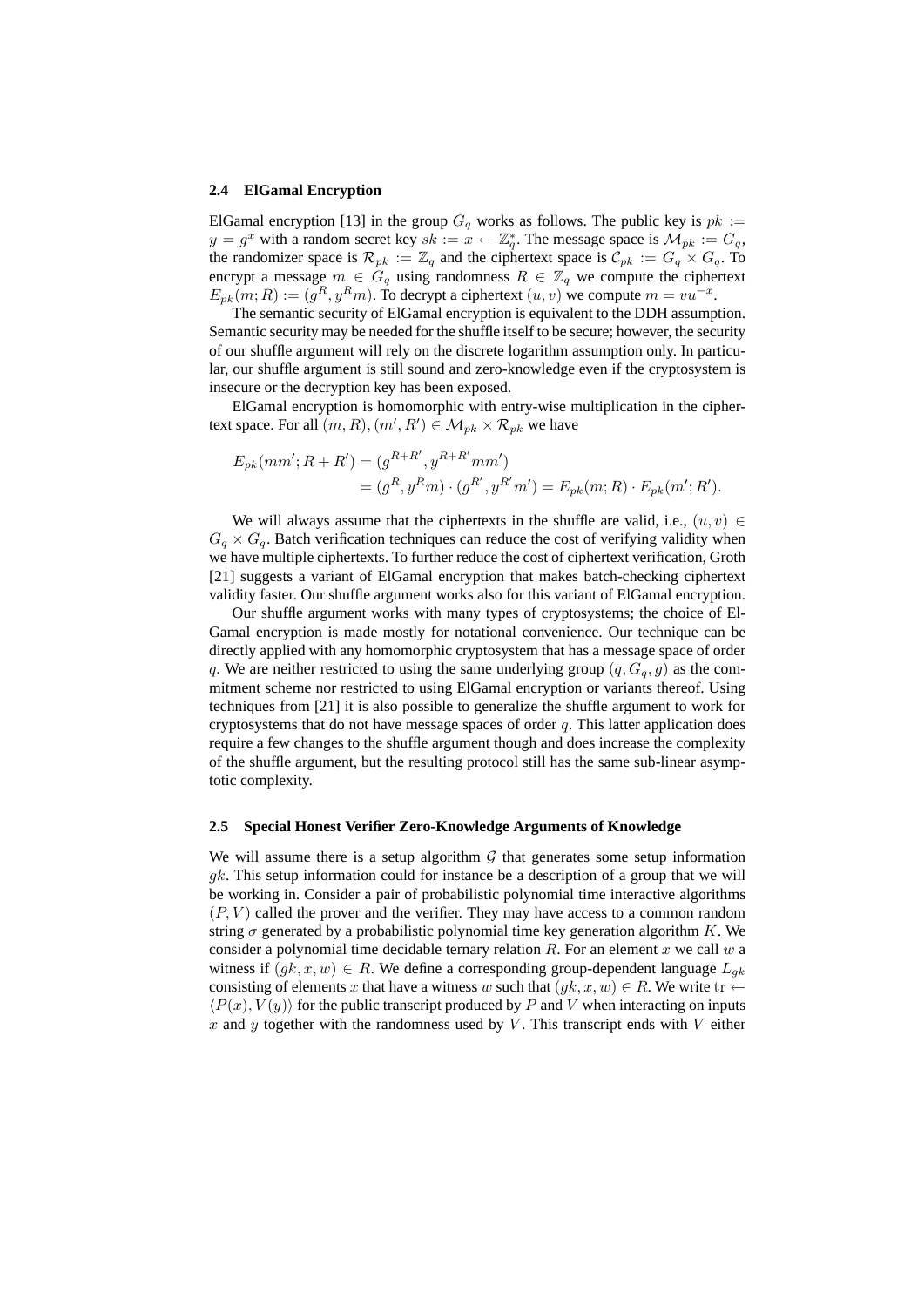accepting or rejecting. We sometimes shorten the notation by saying  $\langle P(x), V(y) \rangle = b$ if V ends by accepting,  $b = 1$ , or rejecting,  $b = 0$ .

**Definition 1 (Argument).** *The triple*  $(K, P, V)$  *is called an argument for relation* R *with setup* G *if for all non-uniform polynomial time interactive adversaries* A *we have*

**Completeness:**

$$
\Pr\left[gk \leftarrow \mathcal{G}(1^{\kappa}); \sigma \leftarrow K(gk); (x, w) \leftarrow \mathcal{A}(gk, \sigma):(gk, x, w) \notin R \text{ or } \langle P(gk, \sigma, x, w), V(gk, \sigma, x) \rangle = 1\right] \approx 1.
$$

**Computational soundness:**

$$
\Pr\left[gk \leftarrow \mathcal{G}(1^{\kappa}); \sigma \leftarrow K(gk); x \leftarrow \mathcal{A}(gk, \sigma):
$$
  

$$
x \notin L_{gk} \text{ and } \langle \mathcal{A}, V(gk, \sigma, x) \rangle = 1\right] \approx 0.
$$

**Definition 2** (Public coin argument). An argument  $(K, P, V)$  is public coin *if the verifier's messages are chosen uniformly at random independently of the messages sent by the prover and the setup parameters*  $qk, \sigma$ *.* 

We define special honest verifier zero-knowledge (SHVZK) [9] for a public coin argument as the ability to simulate the transcript for any set of challenges without access to the witness.

**Definition 3 (Perfect special honest verifier zero-knowledge).** *The public coin argument*  $(K, P, V)$  *is called a special honest verifier zero-knowledge argument for*  $R$ *with setup* G *if there exists a probabilistic polynomial time simulator* S *such that for all non-uniform polynomial time adversaries* A *we have*

$$
\Pr\Big[gk \leftarrow \mathcal{G}(1^{\kappa}); \sigma \leftarrow K(gk); (x, w, \rho) \leftarrow \mathcal{A}(gk, \sigma);
$$
\n
$$
\text{tr} \leftarrow \langle P(gk, \sigma, x, w), V(gk, \sigma, x; \rho) \rangle : (gk, x, w) \in R \text{ and } \mathcal{A}(\text{tr}) = 1\Big]
$$
\n
$$
= \Pr\Big[gk \leftarrow \mathcal{G}(1^{\kappa}); \sigma \leftarrow K(gk); (x, w, \rho) \leftarrow \mathcal{A}(gk, \sigma);
$$
\n
$$
\text{tr} \leftarrow S(gk, \sigma, x, \rho) : (gk, x, w) \in R \text{ and } \mathcal{A}(\text{tr}) = 1\Big].
$$

We remark that there are efficient techniques to convert SHVZK arguments into zero-knowledge arguments for arbitrary verifiers in the common random string model [10, 18, 22]. In this paper, we will therefore for simplicity focus just on the special honest verifier zero-knowledge case.

WITNESS-EXTENDED EMULATION. We shall define an argument of knowledge<sup>5</sup> through witness-extended emulation, the name taken from Lindell [28]. Whereas Lindell's definition pertains to proofs of knowledge in the plain model, we will adapt his

<sup>5</sup> The standard definition of *proofs* of knowledge by Bellare and Goldreich [5] does not apply in our setting, since we work in the common random string model and are interested in *arguments* of knowledge. See Damgård and Fujisaki [11] for a discussion of this issue.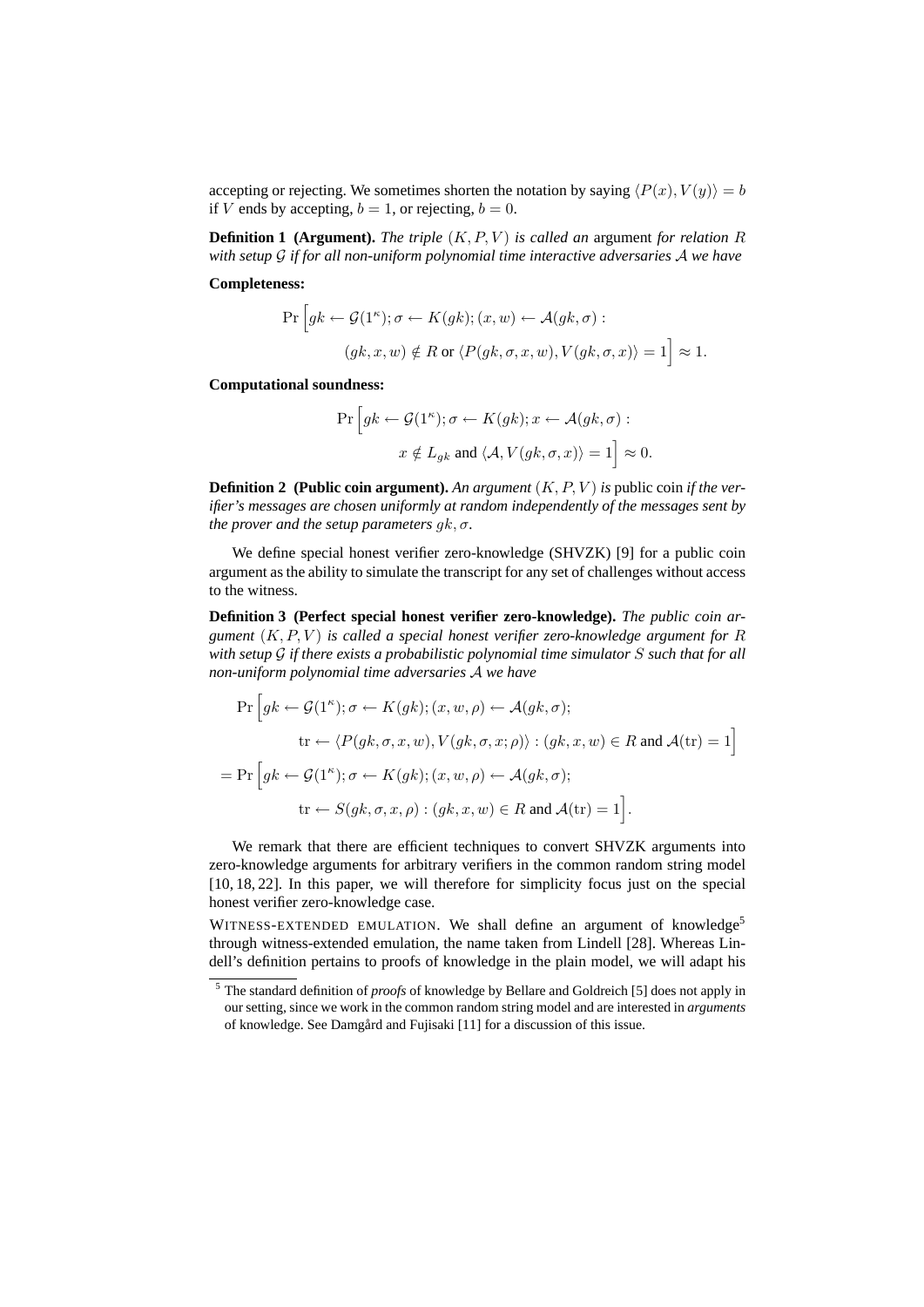definition to the setting of public coin arguments in the common random string model. Informally, our definition says: given an adversary that produces an acceptable argument with probability  $\epsilon$ , there exists an emulator that produces a similar argument with probability  $\epsilon$ , but at the same time provides a witness.

**Definition 4 (Witness-extended emulation).** *We say the public coin argument*  $(K, P, V)$  has witness-extended emulation if for all deterministic polynomial time  $P^*$ *there exists an expected polynomial time emulator* E *such that for all non-uniform polynomial time adversaries* A *we have*

$$
\Pr\left[ gk \leftarrow \mathcal{G}(1^{\kappa}); \sigma \leftarrow K(gk); (x, s) \leftarrow \mathcal{A}(gk, \sigma);
$$
\n
$$
\text{tr} \leftarrow \langle P^*(gk, \sigma, x, s), V(gk, \sigma, x) \rangle : \mathcal{A}(\text{tr}) = 1 \right]
$$
\n
$$
\approx \Pr\left[ gk \leftarrow \mathcal{G}(1^{\kappa}); \sigma \leftarrow K(gk); (x, s) \leftarrow \mathcal{A}(gk, \sigma);
$$
\n
$$
(\text{tr}, w) \leftarrow E^{\langle P^*(gk, \sigma, x, s), V(gk, \sigma, x) \rangle} (gk, \sigma, x) :
$$
\n
$$
\mathcal{A}(\text{tr}) = 1 \text{ and if } \text{tr} \text{ is accepting then } (gk, x, w) \in R \right],
$$

*where* E has access to a transcript oracle  $\langle P^*(gk, \sigma, x, s), V(gk, \sigma, x) \rangle$  that can be *rewound to a particular round and run again with the verifier using fresh randomness.*

We think of s as being the state of  $P^*$ , including the randomness. Then we have an argument of knowledge in the sense that the emulator can extract a witness whenever  $P^*$ is able to make a convincing argument. This shows that the definition implies soundness. We remark that the verifier's randomness is part of the transcript and the prover is deterministic. So combining the emulated transcript with  $g_k, \sigma, x, s$  gives us the view of both the prover and the verifier and at the same time gives us the witness.

Damgård and Fujisaki [11] have suggested an alternative definition of an argument of knowledge in the presence of a common random string. Witness-extended emulation as defined above implies knowledge soundness as defined by them [22].

THE FIAT-SHAMIR HEURISTIC. The Fiat-Shamir heuristic [14] can be used to make public coin SHVZK arguments non-interactive. In the Fiat-Shamir heuristic the verifier's challenges are computed by applying a cryptographic hash-function to the transcript of the protocol. Security can be formally argued in the random oracle model [6], in which the hash-function is modeled as a completely random function that returns a random string on each input it has not been queried before. While the Fiat-Shamir heuristic is not sound in general [19], it is still commonly believed to be a safe practice when applied to "natural" protocols.

#### **2.6 Problem Specification and Setup**

We will construct a 7-move public coin perfect SHVZK argument for the relation

$$
R = \left\{ (gk = (q, G_q, g), (pk = y, e_1, \dots, e_N, E_1, \dots, E_N), (\pi, R_1, \dots, R_N)) \middle| \right\}
$$
  

$$
y \in G_q \land \pi \in \Sigma_N \land R_1, \dots, R_N \in \mathcal{R}_{pk} \land \forall i : E_i = e_{\pi^{-1}(i)} E_{pk}(1; R_i) \right\}.
$$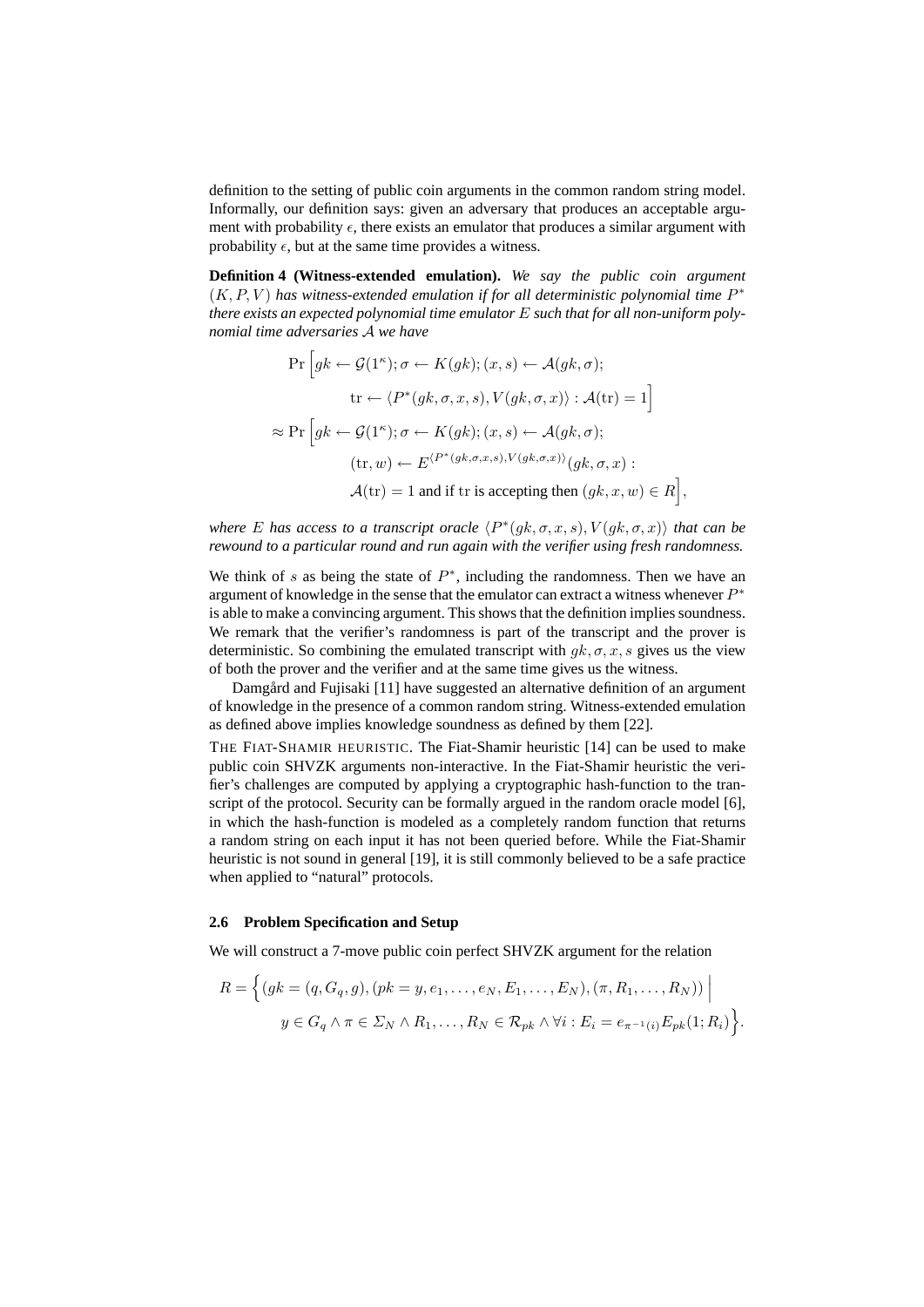In our SHVZK argument, the common random string  $\sigma$  will be generated as a public key  $(g_1, \ldots, g_n, h)$  for the *n*-element Pedersen commitment scheme described in Section 2.3. Depending on the applications, there are many possible choices for who generates the commitment key and how this generation is done. For use in a mix-net, we could for instance imagine that there is a setup phase, where the mix-servers run a multi-party computation protocol to generate the setup and the commitment key. Another option is to let the verifier generate the common random string, since it is easy to verify whether a commitment key is valid or not. This option yields an 8-move (honestverifier zero-knowledge) argument in the plain model.<sup>6</sup>

### **2.7 Polynomial Identity Testing**

For completeness we state a variation of the well-known Schwartz-Zippel lemma that we use several times in the paper.

**Lemma 1 (Schwartz-Zippel).** *Let* p *be a non-zero multivariate polynomial of degree* d *over*  $\mathbb{Z}_q$ *, then the probability of*  $p(x_1, \ldots, x_\nu) = 0$  *for randomly chosen*  $x_1, \ldots, x_\nu \leftarrow$  $\mathbb{Z}_q$  *is at most d/q.* 

The Schwartz-Zippel lemma is frequently used in polynomial identity testing. Given two multi-variate polynomials  $p_1$  and  $p_2$  we can test whether  $p_1(x_1, \ldots, x_\nu)$  −  $p_2(x_1, \ldots, x_\nu) = 0$  for random  $x_1, \ldots, x_\nu \leftarrow \mathbb{Z}_q$ . If the two polynomials are identical this will always be true, whereas if the two polynomials are different then there is only probability  $\max(d_1, d_2)/q$  for the equality to hold.

## **3 Product of Committed Elements**

Consider a sequence of commitments  $A_1, \ldots, A_m$  and a value  $a \in \mathbb{Z}_q$ . We will give an SHVZK argument of knowledge of  $\{a_{ij}\}_{i=1,j=1}^{m,n}$  and  $\{r_i\}_{i=1}^m$  such that

$$
A_1 = \text{com}_{ck}(a_{11}, a_{12}, \dots, a_{1n}; r_1)
$$
  
\n
$$
\vdots
$$
  
\n
$$
A_m = \text{com}_{ck}(a_{m1}, a_{m2}, \dots, a_{mn}; r_m)
$$
  
\nand  
\n
$$
a = \prod_{i=1}^m \prod_{j=1}^n a_{ij} \mod q.
$$

The argument is of sub-linear size; the prover will send  $m^2$  commitments and  $2n$  elements from  $\mathbb{Z}_q$ , where  $N = mn$  is the total number of committed elements  $a_{ij}$ . For  $m = N^{1/3}$  this gives a size of  $O(N^{2/3})\kappa$  bits.

 $6$  We can also get full zero-knowledge in the plain model. The verifier picks the common random string as above and also picks an additional key for a trapdoor commitment scheme. The verifier then makes engages in a zero-knowledge proof of knowledge of the trapdoor. We can now use the standard techniques for converting honest verifier zero-knowledge arguments to full zero-knowledge arguments [10, 18, 22]. By running the two proofs in parallel, the round complexity is only 8. Note, however, that since the verifier must know the secret trapdoor of the additional commitment scheme, the protocol is no longer public coin.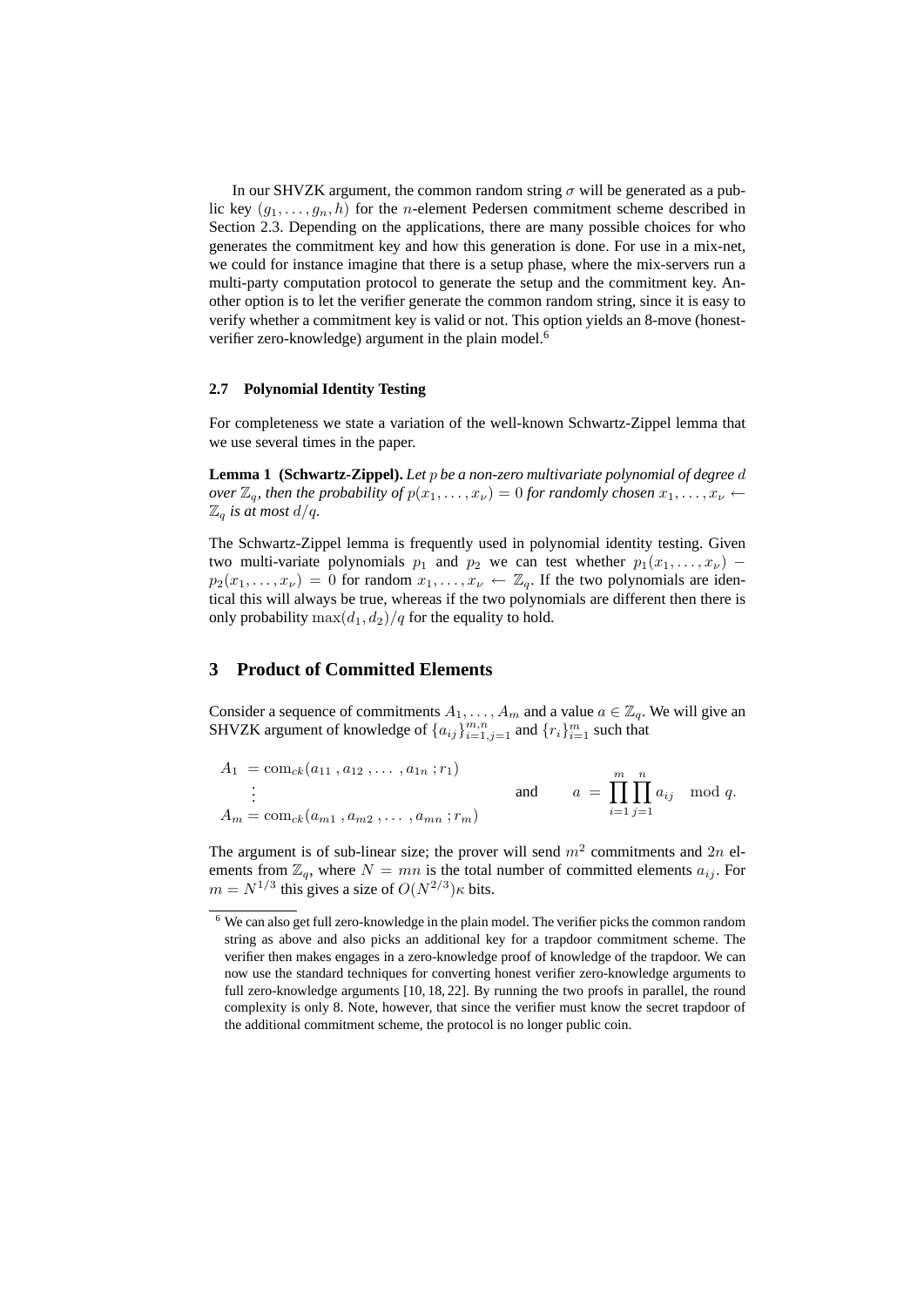The argument is quite complex so let us first describe some of the ideas that go into it. In our argument, the prover will prove knowledge of the contents of the commitments. For the sake of simplicity we will first describe the argument assuming the prover knows the contents of the commitments and by the computational binding property of the commitment scheme is bound to these values. We will also for the sake of simplicity just focus on soundness and later when giving the full protocol add extra parts that will give us honest verifier zero-knowledge and witness-extended emulation. (Note that even completeness and soundness alone are nontrivial to achieve when considering *sublinear communication* arguments.)

Consider first commitments  $A_1, \ldots, A_m$  as described above. The verifier will pick a random challenge  $s_1, \ldots, s_m$ . By the homomorphic property

$$
\prod_{i=1}^{m} A_i^{s_i} = \text{com}_{ck}(\sum_{i=1}^{m} s_i a_{i1}, \dots, \sum_{i=1}^{m} s_i a_{in}; \sum_{i=1}^{m} s_i r_i).
$$

In our argument the prover will open this commitment multi-exponentiation as  $\sum$ our argument the prover will open this commitment multi-exponentiation as  $f_1 := \frac{m}{i=1} s_i a_{i1}, \ldots, f_n := \sum_{i=1}^m s_i a_{in}, z := \sum_{i=1}^m s_i r_i$ .

Consider now the case where we have three sets of commitments  ${A_i}_{i=1}^m, {B_\ell}_{\ell=1}^m, {C_{i\ell}}_{i=1}^{m,m}$  containing respectively  $m \times n$  matrices A, B and  $m^2 \times n$  matrix C. The verifier will choose random challenges  $\Pi$  $s_1, \ldots, s_m, t_1, \ldots, t_m \leftarrow \mathbb{Z}_q$ . The prover can open the commitment products  $\prod_{i=1}^m A_i^{s_i}, \prod_{\ell=1}^m B_\ell^{t_\ell}, \prod_{i=1}^m \prod_{\ell=1}^m C_{i\ell}^{s_i t_\ell}$  as described above. This gives us for each of the  $n$  columns

$$
f_j := \sum_{i=1}^m s_i a_{ij} , \quad F_j := \sum_{\ell=1}^m t_\ell b_{\ell j} , \quad \phi_j := \sum_{i=1}^m \sum_{\ell=1}^m s_i t_\ell c_{i\ell j}.
$$

In our proofs the verifier will check for each column that  $\phi_i = f_i F_i$ . These checks can be seen as quadratic equations in variables  $s_1, \ldots, s_m, t_1, \ldots, t_m$  of the form

$$
(\sum_{i=1}^{m} s_i a_{ij}) (\sum_{\ell=1}^{m} t_{\ell} b_{\ell j}) = \sum_{i=1}^{m} \sum_{\ell=1}^{m} s_i t_{\ell} c_{i\ell j}.
$$

If  $c_{i\ell j} = a_{ij} b_{\ell j}$  for all  $i, \ell, j$  the check will always pass, whereas if this is not the case, then by the Schwartz-Zippel lemma there is overwhelming probability over the choice of  $s_1, \ldots, s_m, t_1, \ldots, t_m$  that the check will fail. (This type of checking is also used in the Hadamard-based PCP of Arora et al. [3].) We therefore have an argument for  $C_{ii}$ being a commitment to  $\{a_{ij}b_{ij}\}_{j=1}^n$ . The commitments  $C_{i\ell}$  for  $i \neq \ell$  are just fillers that make the argument work, we will not need them for anything else. In the argument we only reveal  $O(n)$  elements in  $\mathbb{Z}_q$  to simultaneously prove  $N = mn$  equalities  $c_{iij} =$  $a_{ij}b_{ij}$ ; this is what will give us sub-linear communication complexity.

Let us now explain how we choose the matrix B. For  $1 \le I \le m, 1 \le J \le n$ we set  $b_{IJ} := \prod_{i=1}^{I-1} \prod_{j=1}^{n} a_{ij} + \prod_{j=1}^{J} a_{Ij}$ . This means that B is a matrix chosen such that  $b_{ij}$  is the previous element in the matrix B multiplied with  $a_{ij}$ . In particular, we have  $b_{mn} = \prod_{i=1}^m \prod_{j=1}^n a_{ij} = a$ . In addition, we will have an extra column with  $b_{10} := 1$  and for  $1 < i \leq m : b_{i0} := b_{i-1,n}$ . In other words, the 0th column vector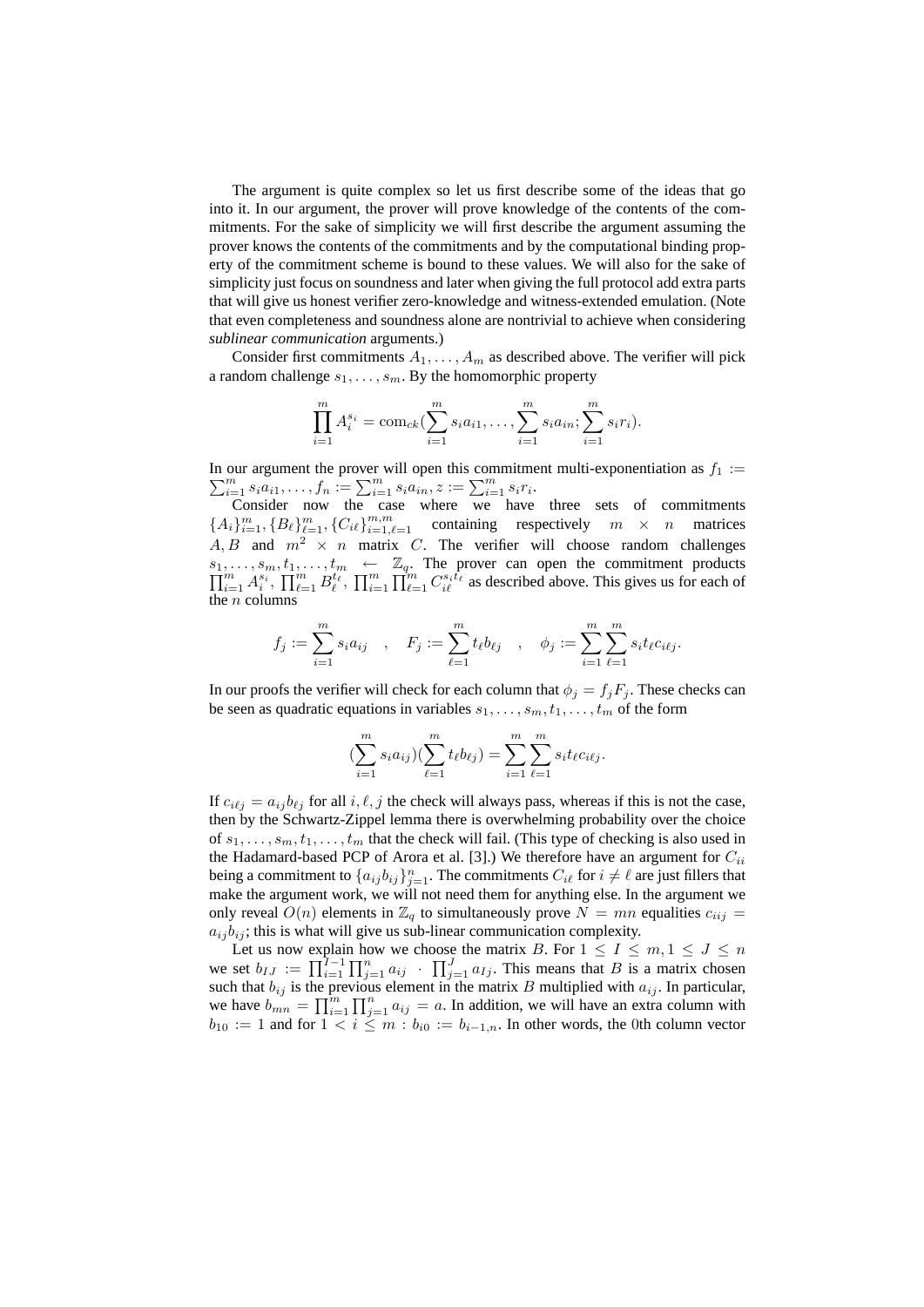is the *n*th column vector of  $B$  shifted one step down. The prover will make a separate set of m commitments  $B'_1, \ldots, B'_m$  to this column. Choosing  $B'_1 := \text{com}_{ck}(1,0)$  it is straightforward to verify that  $b_{10} = 1$ . To show that the rest of the 0th column is correctly constructed the prover will open  $\prod_{\ell=2}^{m-1} (B'_\ell)^{t_{\ell-1}}$  to the message  $F_n-t_ma$ . The linear equations give us  $\sum_{\ell=2}^{m-1} t_{\ell-1} b_{\ell 0} + t_m a = \sum_{\ell=1}^{m} t_{\ell} b_{\ell n}$ , which by the Schwartz-Zippel lemma has negligible probability of being true unless  $b_{mn} = a$  and  $b_{\ell+1,0} = b_{\ell n}$ for  $1 \leq \ell < m$ .

We have now described B extended with a 0th column vector. Write  $\tilde{B}$  for the matrix with the 0th column and the first  $n-1$  columns of B. We will apply the A, B, C matrix argument we described before to the matrices  $A, B, C$ , where we use commitments  $C_{ii} := B_i$ . This argument demonstrates for each  $1 \leq j \leq n$  that  $b_{ij} = a_{ij}b_{i,j-1}$ . Putting everything together we now have:  $b_{10} = 1$ ,  $b_{ij} = a_{ij}b_{i,j-1}$ ,  $b_{i0} = b_{i-1,n}$  and  $b_{mn} = a$ , which is sufficient to conclude that  $a = \prod_{i=1}^{m} \prod_{j=1}^{n} a_{ij}$ .

We will now describe the full protocol. The most significant change from the description given above is that we now add also elements  $a_{0i}$ ,  $b_{0i}$  that are chosen at random to the matrices. The role of these elements is to give honest verifier zeroknowledge. The prover reveals elements of the form  $f_j := a_{0j} + \sum_{i=1}^m s_i a_{ij}$  and  $F_j := b_{0j} + \sum_{\ell=1}^m t_\ell b_{\ell j}$ , which reveal nothing about  $\sum_{i=1}^m s_i a_{ij}$  and  $\sum_{\ell=1}^{m-1} t_\ell b_{\ell j}$  when  $a_{0j}$  and  $b_{0j}$  are random.

#### **Initial message:**

 $a_{01}, \ldots, a_{0n} \leftarrow \mathbb{Z}_q$ ;  $r_0 \leftarrow \mathcal{R}_{ck}$ ;  $A_0 := \text{com}_{ck}(a_{01}, a_{02}, \ldots, a_{0n}; r_0)$ For  $1 \le I \le m, 1 \le J \le n$  :  $b_{IJ} := \prod_{i=1}^{I-1} \prod_{j=1}^n a_{ij}$   $\cdot$   $\prod_{j=1}^J a_{IJ}$  $b_{01}, \ldots, b_{0n} \leftarrow \mathbb{Z}_q$ ;  $r_{b0}, r_{b1} \ldots, r_{bm} \leftarrow \mathcal{R}_{ck}$ 

$$
B_0 := \text{com}_{ck}(b_{01}, b_{02}, \dots, b_{0n}; r_{b0})
$$
  
\n
$$
B_1 := \text{com}_{ck}(b_{11}, b_{12}, \dots, b_{1n}; r_{b1})
$$
  
\n
$$
\vdots
$$
  
\n
$$
B_m := \text{com}_{ck}(b_{m1}, b_{m2}, \dots, b_{mn}; r_{bm})
$$

Define  $b_{10} := 1, b_{20} := b_{1n}, \ldots, b_{m0} := b_{m-1,n}$  $r'_2, \ldots, r'_m \leftarrow \mathcal{R}_{ck}$ ;  $B'_2 := \text{com}_{ck}(b_{20}; r'_2), \ldots, B'_m := \text{com}_{ck}(b_{m0}; r'_m)$  $\overline{b_{00}} \leftarrow \overline{\mathbb{Z}_q} \ ; \ r_0' \leftarrow \mathcal{R}_{ck} \ ; \ B_0' := \mathrm{com}_{ck}(\overline{b_{00}}; r_0')$  $\hat{r} \leftarrow \mathcal{R}_{ck}$ ;  $\hat{B} := \text{com}_{ck}(b_{0n}; \hat{r})$ For  $0 \le i, \ell \le m$ :  $r_{i\ell} \leftarrow \mathcal{R}_{ck}$  and for  $1 \le i \le m$ :  $r_{ii} := r_{bi}$ . For  $0 \leq i, \ell \leq m$ :

$$
C_{i\ell} := \mathrm{com}_{ck}(a_{i1}b_{\ell 0},\ldots,a_{in}b_{\ell,n-1};r_{i\ell})
$$

Since  $b_{ij} = a_{ij}b_{i,j-1}$  and  $r_{ii} = r_{bi}$  we have for  $1 \le i \le m$  that  $C_{ii} = B_i$ . Send  $(A_0, B_0, B'_0, B'_2, \dots, B'_m, \widehat{B}, C_{00}, \dots, C_{mm})$  to the verifier **Challenge:**  $s_1, \ldots, s_m, t_1, \ldots, t_m \leftarrow \mathbb{Z}_q$ **Answer:** For  $1 \leq j \leq n$  :  $f_j := a_{0j} + \sum_{i=1}^m s_i a_{ij}$ ;  $F_j := b_{0j} + \sum_{\ell=1}^m t_\ell b_{\ell j}$ ;  $F_0 :=$ 

 $b_{00} + \sum_{\ell=1}^{\tilde{m}} t_{\ell} b_{\ell 0}$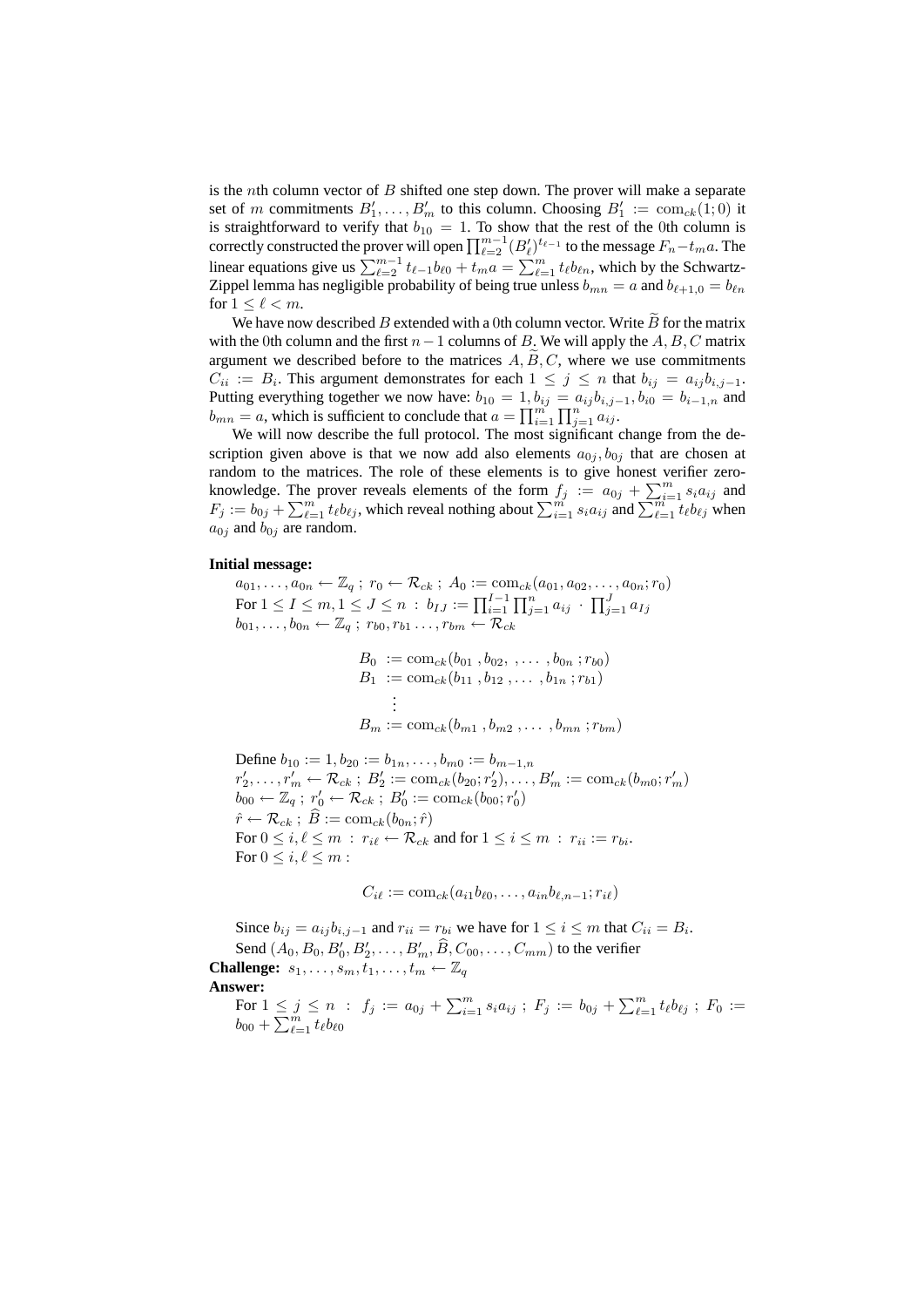$$
z := r_0 + \sum_{\ell=1}^m s_i r_i ; z_b := r_{b0} + \sum_{\ell=1}^m t_\ell r_{b\ell} ; z' := r'_0 + \sum_{\ell=2}^m t_\ell r'_\ell ; \hat{z} :=
$$
  
\n
$$
\hat{r} + \sum_{\ell=2}^m t_{\ell-1} r'_\ell
$$
  
\n
$$
z_{ab} := r_{00} + \sum_{i=1}^m s_i r_{i0} + \sum_{\ell=1}^m t_\ell r_{0\ell} + \sum_{i=1}^m \sum_{\ell=1}^m s_i t_\ell r_{i\ell}
$$
  
\nSend  $(f_1, \ldots, f_n, F_0, \ldots, F_n, z, z_b, z', \hat{z}, z_{ab})$  to the verifier  
\n**Verification:**  
\nCheck  $A_0 \prod_{i=1}^m A_i^{s_i} = \text{com}_{ck}(f_1, \ldots, f_n; z)$   
\nFor  $1 \leq \ell \leq m$  set  $B_\ell := c_{\ell\ell}$ . Check  $B_0 \prod_{\ell=1}^m B_\ell^{t_\ell} = \text{com}_{ck}(F_1, \ldots, F_n; z_b)$   
\nSet  $B'_1 := \text{com}_{ck}(1; 0)$ . Check  $B'_0 \prod_{\ell=1}^m (B'_\ell)^{t_\ell} = \text{com}_{ck}(F_0; z').$   
\nCheck  $\hat{B} \prod_{\ell=2}^m (B'_\ell)^{t_{\ell-1}} = \text{com}_{ck}(F_n - t_m a; \hat{z})$   
\nCheck

$$
C_{00} \cdot \prod_{i=1}^{m} C_{i0}^{s_i} \cdot \prod_{\ell=1}^{m} C_{0\ell}^{t_\ell} \cdot \prod_{i=1}^{m} \prod_{\ell=1}^{m} C_{i\ell}^{s_i t_\ell} = \text{com}_{ck}(f_1 F_0, \dots, f_n F_{n-1}; z_{ab})
$$

**Theorem 1.** *The protocol described above is a 3-move public-coin perfect SHVZK ar*gument of knowledge of  $a_{ij}$  and  $r_i$  such that  $a = \prod_{i=1}^m \prod_{j=1}^n a_{ij}$  and for all i we have  $A_i = \text{com}_{ck}(a_{i1}, \ldots, a_{in}; r_i).$ 

The proof can be found in the full paper [23].

# **4 Committed Permutation of Known Elements**

Consider a vector of commitments  $B_1, \ldots, B_m$  and a set of values  $\{a_{ij}\}_{i=1,j=1}^{m,n}$ . In this section we will give an argument of knowledge of  $\pi \in \Sigma_N$  and  $\{r_i\}_{i=1}^m$  such that:

$$
B_1 = \text{com}_{ck}(a_{\pi^{-1}(11)}, a_{\pi^{-1}(12)}, \dots, a_{\pi^{-1}(1n)}; r_1)
$$
  
\n:  
\n:  
\n
$$
B_m = \text{com}_{ck}(a_{\pi^{-1}(m1)}, a_{\pi^{-1}(m2)}, \dots, a_{\pi^{-1}(mn)}; r_m)
$$

(Here we identify  $[N]$  with  $[m] \times [n]$ .)

Our argument uses Neff's idea [30], which is to let the verifier pick a value  $x$  at random and let the prover argue that the committed values  $b_{ij}$  satisfy  $\prod_{i=1}^{m} \prod_{j=1}^{n} (x$  $b_{ij}$ ) =  $\prod_{i=1}^{m} \prod_{j=1}^{n} (x - a_{ij})$ . If the committed  $b_{ij}$  are a permutation of  $a_{ij}$  this equation holds, since polynomials are invariant under permutation of their roots. On the other hand, if  $b_{ij}$  are not a permutation of  $a_{ij}$ , then by the Schwartz-Zippel lemma there is negligible chance over the choice of  $x$  for the equality to hold.

## **Initial challenge:**  $x \leftarrow \mathbb{Z}_q$

**Answer:** Define  $B'_1 := \text{com}_{ck}(x, \ldots, x; 0)B_1^{-1}, \ldots, B'_m := \text{com}_{ck}(x, \ldots, x; 0)B_m^{-1}$ and  $a := \prod_{i=1}^m \prod_{j=1}^n (x - a_{ij}).$ 

Make a 3-move argument of knowledge of openings of  $B'_1, \ldots, B'_m$  such that the product of all the entries is a.

**Theorem 2.** *The protocol is a 4-move public coin perfect SHVZK argument of knowledge of*  $a_{ij}, r_i, \pi$  such that  $B_i := \text{com}_{ck}(a_{\pi^{-1}(i1)}, \ldots, a_{\pi^{-1}(in)}; r_i)$ .

We refer to the full paper [23] for a proof.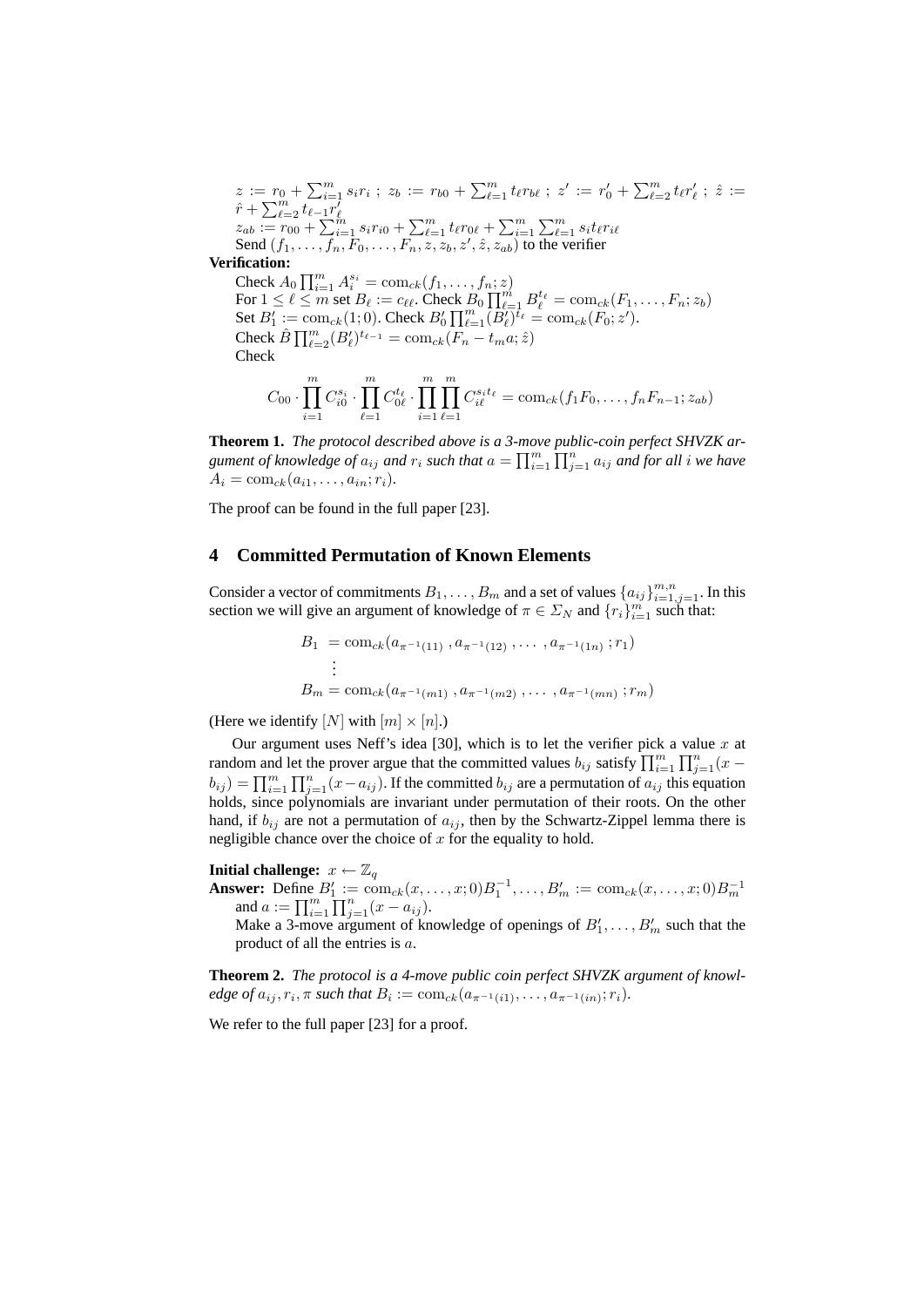### **5 Multi-exponentiation to Committed Exponents**

Consider a set of commitments  $A_1, \ldots, A_m$ , a matrix of ciphertexts  $E_{11}, \ldots, E_{mn}$  and a ciphertext E. In this section we will give an argument of knowledge of  $\{a_{ij}\}_{i=1,j=1}^{m,n}$ ,  ${r_i}_{i=1}^m$  and R such that:

$$
A_1 = \text{com}_{ck}(a_{11}, a_{12}, \dots, a_{1n}; r_1)
$$
  
\n
$$
\vdots
$$
  
\n
$$
A_m = \text{com}_{ck}(a_{m1}, a_{m2}, \dots, a_{mn}; r_m)
$$
  
\nand  
\n
$$
E = E_{pk}(1; R) \prod_{i=1}^{m} \prod_{j=1}^{n} E_{ij}^{a_{ij}}.
$$

The argument will contain  $m^2$  commitments,  $m^2$  ciphertexts and n elements in  $\mathbb{Z}_q$ , where  $N = mn$ . Choosing  $m = N^{1/3}$  gives a communication complexity of  $O(N^{2/3})\kappa$ bits.

When describing the idea, let us first just consider how to get soundness and ignore the issue of zero-knowledge for a moment. In the argument, the prover will prove knowledge of the committed exponents, so let us from now on assume the committed values are well-defined. The prover can compute  $m^2$  ciphertexts

$$
D_{i\ell} = \prod_{j=1}^n E_{\ell j}^{a_{ij}}.
$$

We have  $E = E_{pk}(1;R) \prod_{i=1}^{m} D_{ii} = E_{pk}(1;R) \prod_{i=1}^{m} \prod_{j=1}^{n} E_{ij}^{a_{ij}}$ . Ignoring R that can be dealt with using standard zero-knowledge techniques all that remains is for the verifier to be convinced  $D_{i\ell}$  have been correctly computed. For this purpose the verifier will select challenges  $t_1, \ldots, t_m \leftarrow \mathbb{Z}_q$  at random. The prover will open  $\prod_{i=1}^m A_i^{t_i}$  to the values  $f_1 := \sum_{i=1}^m t_i a_{i1}, \ldots, f_n := \sum_{i=1}^m t_i a_{in}$ . The verifier now checks for each  $1 \leq$  $\ell \leq m$  that  $\prod_{j=1}^n E_{\ell j}^{f_j} = \prod_{i=1}^m D_{i\ell}^{t_i}$ . Writing this out we have  $\prod_{i=1}^m (\prod_{j=1}^n E_{\ell j}^{a_{ij}})^{t_i} =$  $\prod_{i=1}^m D_{i\ell}^{t_i}$ . Since  $t_i$  are chosen at random, there is overwhelming probability for one of these checks to fail unless for all i,  $\ell$  we have  $D_{i\ell} = \prod_{j=1}^{n} E_{\ell j}^{a_{ij}}$ .

In the argument, we wish to have honest verifier zero-knowledge. We will therefore multiply the  $D_{i\ell}$  ciphertexts with random encryptions to avoid leaking information about the exponents. This, however, makes it possible to encrypt anything in  $D_{i\ell}$ , so to avoid cheating we commit to the plaintexts of those random encryptions and use the commitments to prove that they all cancel out against each other.

### **Initial message:**

 $a_{01}, \ldots, a_{0n} \leftarrow \mathbb{Z}_q$ ;  $r_0 \leftarrow \mathcal{R}_{ck}$ ;  $A_0 = \text{com}_{ck}(a_{01}, a_{02}, \ldots, a_{0n}; r_0)$  $b_{01},\ldots,b_{mm} \leftarrow \mathbb{Z}_q \ ; \ r_{01},\ldots,r_{mm} \leftarrow \mathcal{R}_{ck} \ ; \ b_{mm} := -\sum_{i=1}^{m-1} b_{ii} \ ; \ r_{mm} :=$  $-\sum_{i=1}^{m-1} r_{ii}$ 

$$
C_{01} := \text{com}_{ck}(b_{01}; r_{01}) \qquad \dots \qquad C_{0m} := \text{com}_{ck}(b_{0m}; r_{0m})
$$
  
\n
$$
\vdots \qquad \qquad \vdots
$$
  
\n
$$
C_{m1} := \text{com}_{ck}(b_{m1}; r_{m1}) \qquad \dots \qquad C_{mm} := \text{com}_{ck}(b_{mm}; r_{mm})
$$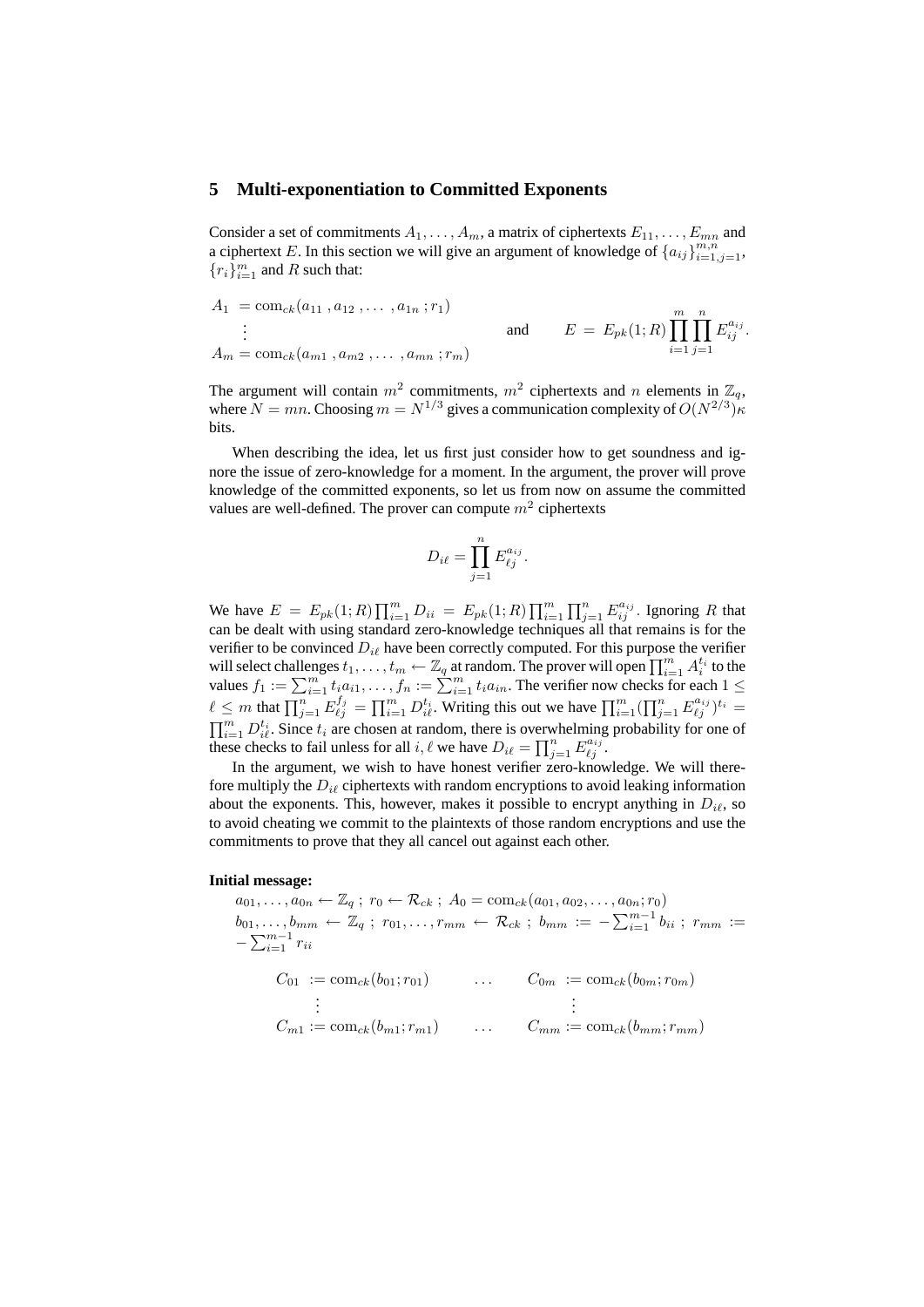$$
R_{01},..., R_{mm} \leftarrow \mathcal{R}_{pk} ; R_{mm} := R - \sum_{i=1}^{m-1} R_{ii}
$$
  
\n
$$
D_{01} := E_{pk}(g^{b_{01}}; R_{01}) \prod_{j=1}^{n} E_{1j}^{a_{0j}} \cdots D_{0m} := E_{pk}(g^{b_{0m}}; R_{0m}) \prod_{j=1}^{n} E_{mj}^{a_{0j}}
$$
  
\n
$$
\vdots
$$
  
\n
$$
D_{m1} := E_{pk}(g^{b_{m1}}; R_{m1}) \prod_{j=1}^{n} E_{1j}^{a_{mj}} \cdots D_{mm} := E_{pk}(g^{b_{mm}}; R_{mm}) \prod_{j=1}^{n} E_{mj}^{a_{mj}}
$$

Send  $(A_0, C_{01}, \ldots, C_{mm}, D_{01}, \ldots, D_{mm})$  to the verifier **Challenge:**  $t_1, \ldots, t_m \leftarrow \mathbb{Z}_q$ 

### **Answer:**

For  $1 \le j \le n$  :  $f_j := a_{0j} + \sum_{i=1}^m t_i a_{ij}$ ;  $z := r_0 + \sum_{i=1}^m t_i r_i$ For  $1 \leq \ell \leq m$  :  $F_{\ell} := b_{0\ell} + \sum_{i=1}^{m} t_i b_{i\ell}$ ;  $z_{\ell} := r_{0\ell} + \sum_{i=1}^{m} t_i r_{i\ell}$ ;  $Z_{\ell} :=$  $R_{0\ell} + \overline{\sum_{i=1}^{m} t_i R_{i\ell}}$ Send  $(\overline{f_1}, \ldots, f_n, F_1, \ldots, F_m, z, z_1, \ldots, z_m, Z_1, \ldots, Z_m)$  to the verifier **Verification:** Check  $A_0 \prod_{i=1}^m A_i^{t_i} = \text{com}_{ck}(f_1, \ldots, f_n; z)$ For  $1 \leq \ell \leq m$  check  $C_{0\ell}$ <sup>m</sup>  $i=1$  $C_{i\ell}^{t_i} = \mathrm{com}_{ck}(F_\ell; z_\ell)$  and  $E_{pk}(g^{F_\ell}; Z_\ell) \prod^n$  $j=1$  $E_{\ell j}^{f_j} = D_{0\ell} \prod^m$  $i=1$  $D_{i\ell}^{t_i}$ Check  $\prod_{i=1}^{m} C_{ii} = \text{com}_{ck}(0;0)$ Check  $E = \prod_{i=1}^{m} D_{ii}$ 

**Theorem 3.** *The protocol above is a 3-move public coin perfect SHVZK argument of knowledge of*  $a_{11},...,a_{mn},r_1,...,r_m$ , *R* so  $E = E_{pk}(1;R) \prod_{i=1}^{m} \prod_{j=1}^{n} E_{ij}^{a_{ij}}$  and  $A_i = \text{com}_{ck}(a_{i1}, \ldots, a_{in}; r_i).$ 

We refer to the full paper [23] for the proof.

# **6 Shuffle Argument**

Given ciphertexts  $\{e_{ij}\}_{i=1,j=1}^{m,n}$  and  $\{E_{ij}\}_{i=1,j=1}^{m,n}$  we will give an argument of knowledge of  $\pi \in \Sigma_N$  and  $\{R_{ij}\}_{i=1,j=1}^{m,n}$  such that for all  $i, j$  we have  $E_{ij}$  =  $e_{\pi^{-1}(ij)}E_{pk}(1; R_{ij})$ . The most expensive components of the argument will be a product of committed elements argument and a multi-exponentiation to committed elements argument described in the previous sections. The total size of the argument is therefore  $O(m^2 + n)\kappa$  bits, where  $N = mn$ . With  $m = N^{1/3}$  this gives an argument of size  $O(N^{2/3})\kappa$  bits.

The argument proceeds in seven steps. First the prover commits to the permutation  $\pi$ , by making a commitment to  $1, \ldots, N$  in permuted order. Then the verifier picks challenges  $s_1, \ldots, s_m, t_1, \ldots, t_n$  at random. The prover commits to the challenges  $s_i t_j$ in permuted order. The prover now proves that she has committed to  $s_i t_j$  permuted in the same order as the permutation committed to in the initial commitment. The point of the argument is that since the permutation is committed before seeing the challenges, the prover has no choice in creating the commitment, the random challenges have already been assigned unique slots in the commitment.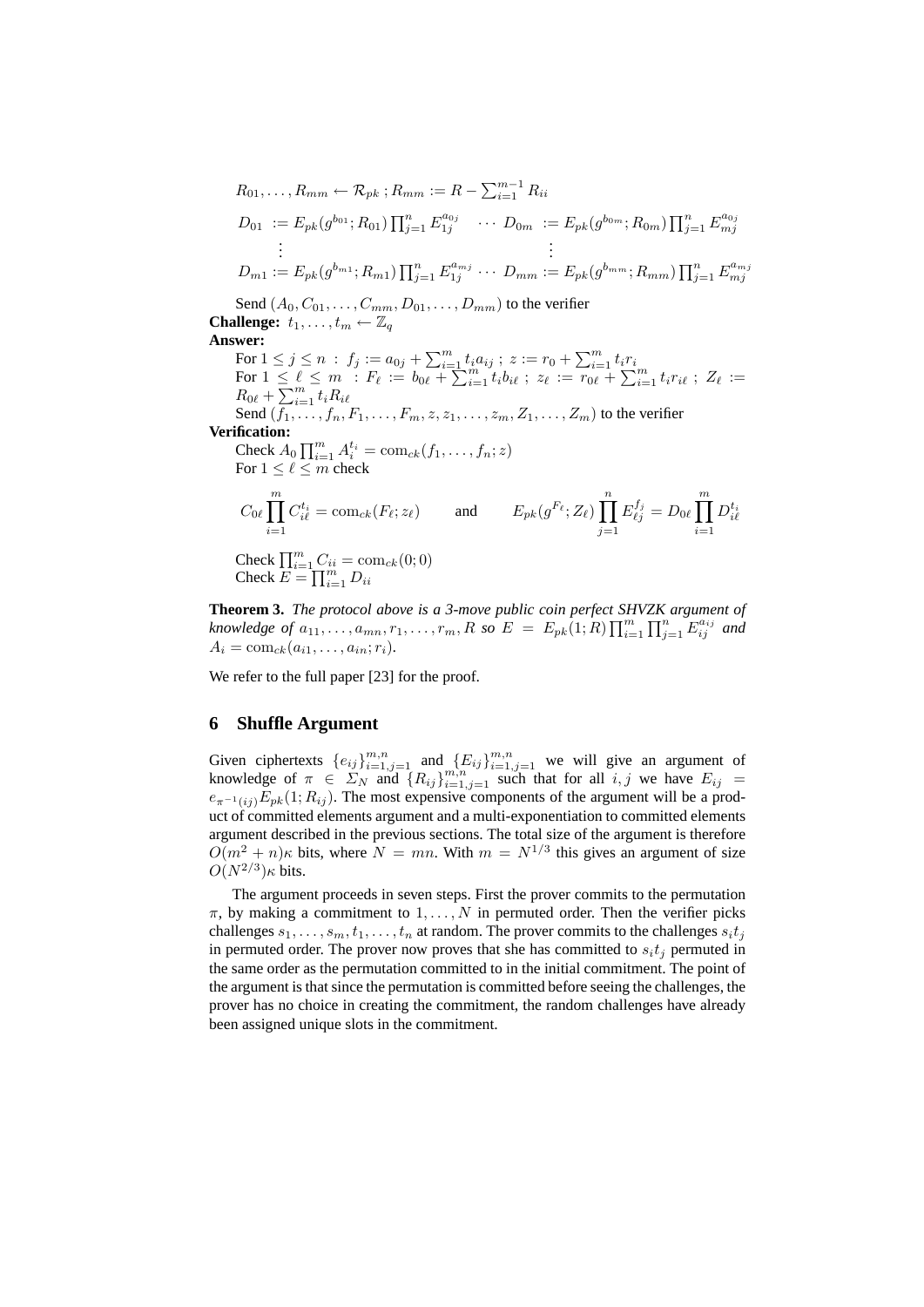The other part of the argument is to use the committed exponentiation technique to show that  $\prod_{i=1}^{m} \prod_{j=1}^{n} e_{ij}^{s_it_j} = E_{pk}(1;R) \prod_{i=1}^{m} \prod_{j=1}^{n} E_{\pi(i)}^{s_it_j}$  $\frac{s_i t_j}{\pi(i_j)}$  for some known R. If we look at the plaintext, this implies  $\prod_{i=1}^m \prod_{j=1}^n m_{ij}^{s_it_j} = \prod_{i=1}^m \prod_{j=1}^n M_{\pi(ij)}^{s_it_j}$  $\frac{\pi(i)}{\pi(ij)}$ . With the permutation fixed before the challenges are chosen at random there is overwhelming probability that the argument fails unless for all  $i, j$  we have  $M_{ij} = m_{\pi^{-1}(ij)}$ .

**Initial message:** The prover sets  $a_{\pi(ij)} := m(i-1) + j$ . The prover picks  $r_{a1}, \ldots, r_{am} \leftarrow \mathcal{R}_{ck}$  and sets

$$
A_1 := \text{com}_{ck}(a_{11}, a_{12}, \dots, a_{1n}; r_{a1})
$$
  
\n
$$
\vdots
$$
  
\n
$$
A_m := \text{com}_{ck}(a_{m1}, a_{m2}, \dots, a_{mn}; r_{am})
$$

**First challenge:**  $s_1, \ldots, s_m, t_1, \ldots, t_n \leftarrow \mathbb{Z}_q$ **First answer:** We define  $b_{\pi(ij)} := s_i t_j$ . The prover picks  $r_{b1}, \ldots, r_{bn} \leftarrow \mathcal{R}_{ck}$  and sets

$$
B_1 := \text{com}_{ck}(b_{11}, b_{12}, \dots, b_{1n}; r_{b1})
$$
  
 
$$
\vdots
$$
  
 
$$
B_m := \text{com}_{ck}(b_{m1}, b_{m2}, \dots, b_{mn}; r_{bm})
$$

**Second challenge:**  $\lambda \leftarrow \mathbb{Z}_q$ 

**Answer:** Make a 4-move argument of knowledge of  $\pi \in \Sigma_N$  and openings of  $A_1^{\lambda}B_1,\ldots,A_m^{\lambda}B_m$  so they contain a permutation of the N values  $\lambda(m(i-1) +$  $j$ ) +  $s_it_j$ . Observe, the first move of this argument can be made in parallel with the second challenge so we only use three additional moves.

Make a 3-move argument of knowledge of  $b_{ij}$ ,  $r_{bi}$ ,  $R$  so

$$
B_1 = \text{com}_{ck}(b_{11}, b_{12}, \dots, b_{1n}; r_{b1})
$$
  
\n
$$
\vdots
$$
  
\n
$$
B_m = \text{com}_{ck}(b_{m1}, b_{m2}, \dots, b_{mn}; r_{bm})
$$
  
\nand  
\n
$$
\prod_{i=1}^m \prod_{j=1}^n e_{ij}^{s_i t_j} = E_{pk}(1; R) \prod_{i=1}^m \prod_{j=1}^n E_{ij}^{b_{ij}}.
$$

**Theorem 4.** *The protocol is a 7-move public coin perfect SHVZK argument of knowledge of*  $\pi \in \Sigma$  *and*  $R_{ij} \in \mathcal{R}_{pk}$  *so*  $E_{ij} = e_{\pi^{-1}(ij)} E_{pk}(1; R_{ij})$ *.* 

We refer to the full paper [23] for the proof.

# **7 Efficient Verification**

The small size of the argument gives a corresponding low cost of verification. There are, however, 2N ciphertexts that we must exponentiate in the verification. In this section we show that the verifier computation can be reduced to making multi-exponentiations of the ciphertexts to small exponents.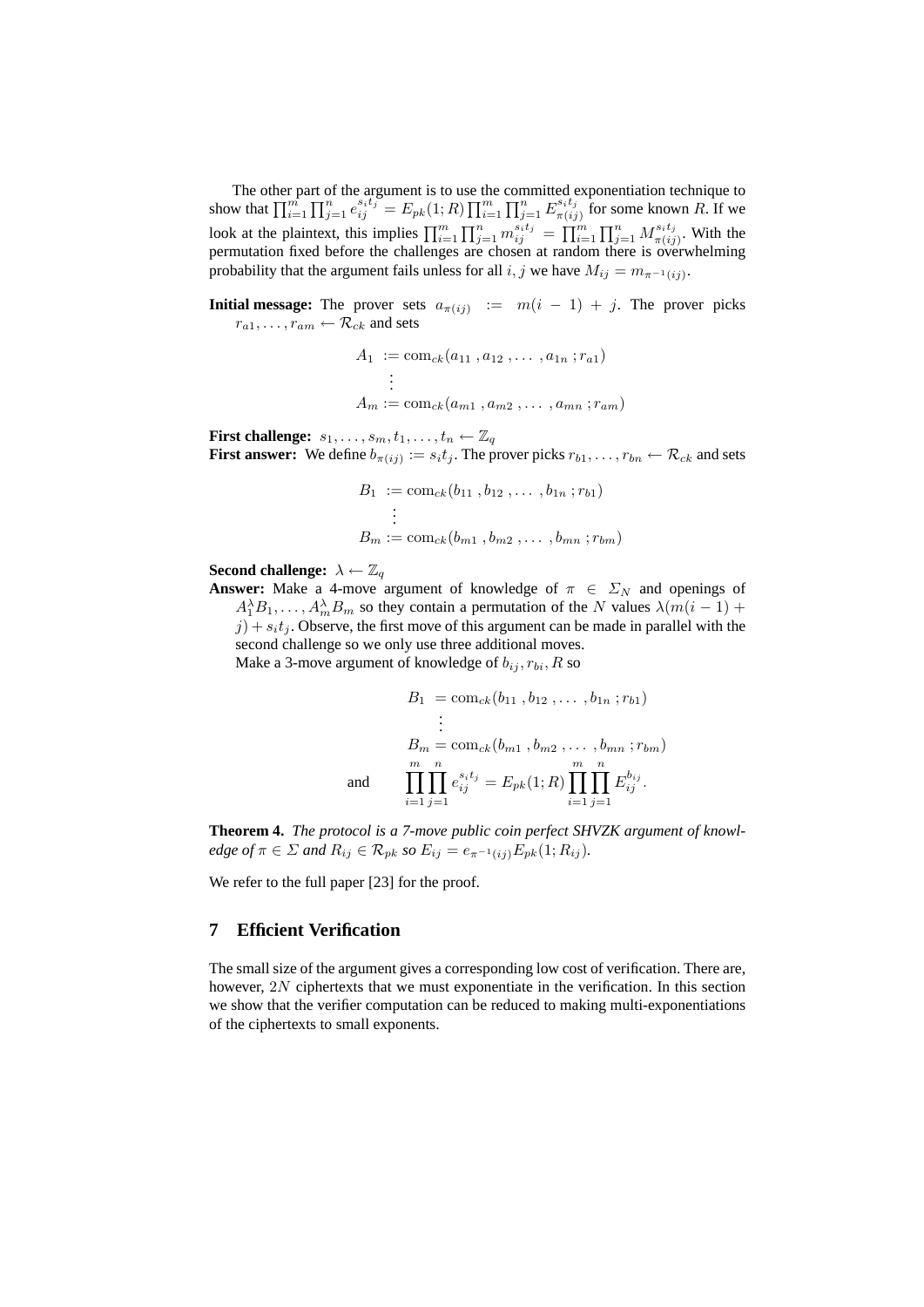#### **7.1 Prover-Assisted Multi-exponentiation**

In our shuffle argument, the verifier has to compute

$$
\prod_{i=1}^m \prod_{j=1}^n e_{ij}^{s_i t_j}.
$$

The prover can assist this computation by computing  $D_1, \ldots, D_n$  as  $D_j := \prod_{i=1}^m e_{ij}^{s_i}$ . The verifier can then compute

$$
\prod_{i=1}^{m} \prod_{j=1}^{n} e_{ij}^{s_i t_j} = \prod_{j=1}^{m} D_j^{t_j}.
$$

What remains is for the verifier to check that the ciphertexts are correct, which can be done by verifying

$$
\prod_{j=1}^{n} D_j^{\alpha_j} = \prod_{i=1}^{m} (\prod_{j=1}^{n} e_{ij}^{\alpha_j})^{s_i}
$$

for randomly chosen  $\alpha_i$ . Since the check is done off-line, the verifier can use small exponents  $\alpha_j$ , say, 32-bit exponents. This trick reduces the amount of verifier computation that is needed for computing  $\prod_{i=1}^m \prod_{i=1}^n e_{ij}^{s_it_j}$  to one *m*-exponentiation to exponents from  $\mathbb{Z}_q$  and  $m+1$  n-exponentiations to small exponents.

When  $m$  is small, this strategy may actually end up increasing the communication complexity of the shuffle. However, the exact same method can be employed when we let the verifier compute the  $t_j$ -values as products the n products of  $\psi_1, \dots, \psi_{n_1}$  and  $\tau_1, \ldots, \tau_{n_2}$  where  $n = n_1 n_2$ . If we choose  $n_2 = \sqrt{N}$  for instance, we get that the  $\tau_1, \ldots, \tau_{n_2}$  where  $n = n_1 n_2$ . If we choose  $n_2 = \sqrt{N}$  for instance, we get that the prover only sends  $\sqrt{N}$  ciphertexts to the verifier. The verifier then makes  $\sqrt{N}$ -multiexponentiations to small exponents  $\alpha_1, \ldots, \alpha_{\sqrt{N}}$ .

### **7.2 Randomized Verification**

In the argument for multi-exponentiation to committed exponents, the verifier must check m equalities of the form

$$
E_{pk}(g^{F_{\ell}}; Z_{\ell}) \prod_{j=1}^{n} E_{\ell j}^{f_j} = D_{0\ell} \prod_{i=1}^{m} D_{i\ell}^{t_i}.
$$

This can be done off-line in a randomized way by picking  $\alpha_1, \ldots, \alpha_m$  at random and testing whether

$$
E_{pk}(g^{\sum_{\ell=1}^{m} \alpha_{\ell} F_{\ell}}; \sum_{\ell=1}^{m} \alpha_{\ell} Z_{\ell}) \prod_{j=1}^{n} \left(\prod_{\ell=1}^{m} E_{\ell j}^{\alpha_{\ell}}\right)^{f_{j}} = \prod_{\ell=1}^{m} \left(E_{pk}(g^{F_{\ell}}; Z_{\ell}) \prod_{j=1}^{n} E_{\ell j}^{f_{j}}\right)^{\alpha_{\ell}}
$$

$$
= \prod_{\ell=1}^{m} D_{0\ell}^{\alpha_{\ell}} \prod_{i=1}^{m} \left(\prod_{\ell=1}^{m} D_{i\ell}^{\alpha_{\ell}}\right)^{t_{i}}.
$$

This way, we make n m-multi-exponentiations to small exponents  $\alpha_{\ell}$  and one n-multiexponentiation to larger exponents  $f_i$ .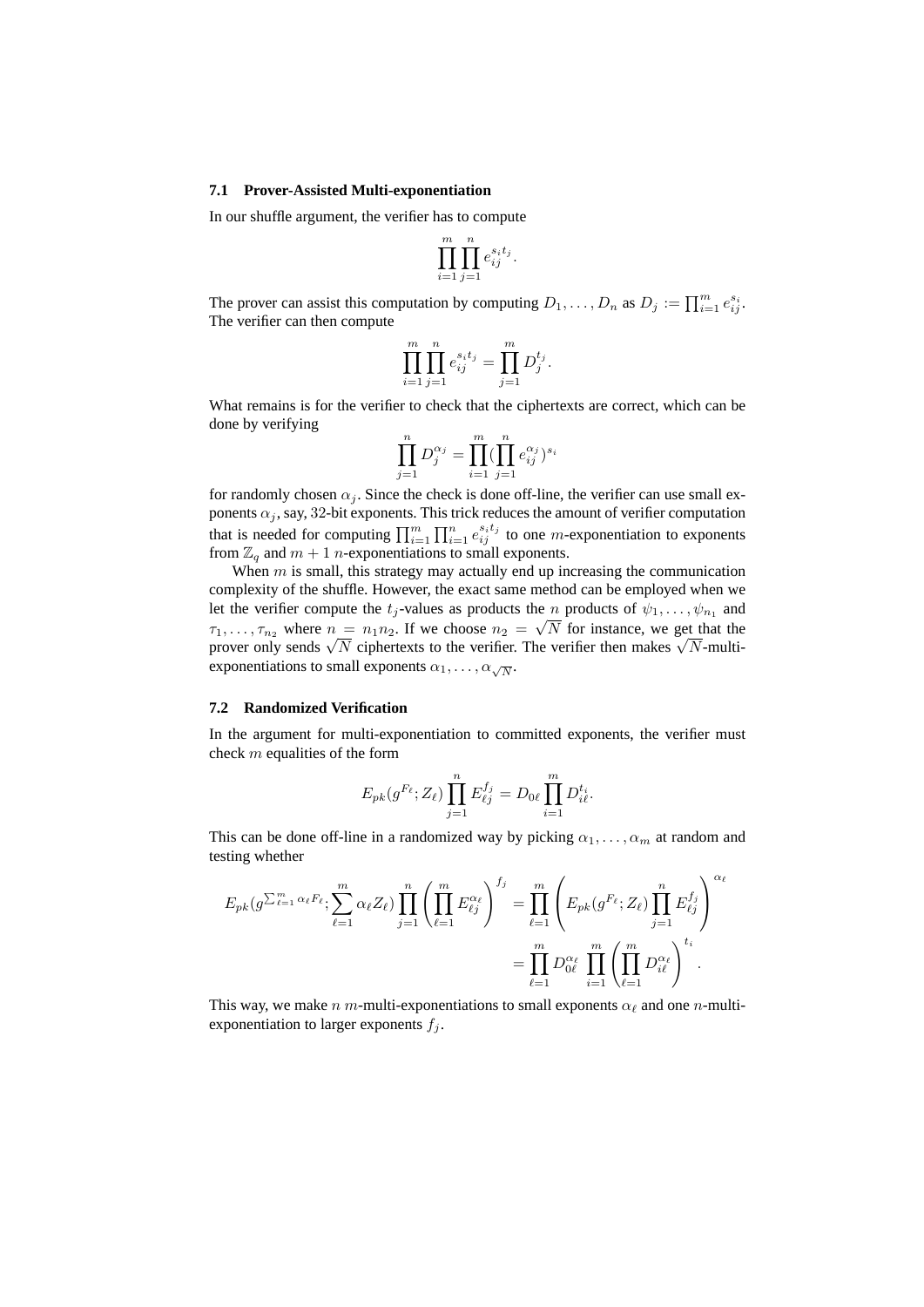### **8 Comparison**

Let us compare our shuffle argument with the most efficient arguments for correctness of a shuffle of ElGamal ciphertexts in the literature. Furukawa and Sako [17] suggested an efficient argument for correctness of a shuffle based on committing to a permutation matrix. This scheme was further refined by Furukawa [15]. We will use Groth and Lu's [24] estimates for the complexity of Furukawa's scheme. Neff [30, 31] gave an efficient interactive proof for correctness of a shuffle. Building on those ideas Groth [21] suggested a perfect SHVZK argument for correctness of a shuffle. Our shuffle argument builds on Neff's and Groth's schemes.

We will compare the schemes using an elliptic curve of prime order  $q$ . We use  $|q| = 256$  so SHA256 can be used to choose the public coin challenges. We measure the communication complexity in bits and measure the prover and verifier computation in single exponentiations. By this we mean that in all schemes, we count the cost of a multi-exponentiation to  $n$  exponents as  $n$  single exponentiations. We compare the most efficient shuffle arguments in Table 1. Section 7 offer a couple of speedup techniques.

| Elliptic curve                         | Furukawa-Sako Groth |      | Furukawa proposed |                 |
|----------------------------------------|---------------------|------|-------------------|-----------------|
| Group order: $ q  = 256$               | [17]                | [21] | [15, 24]          |                 |
| Prover (single expo.)                  | 18N                 | 6N   | 17 N              | $3mN+5N$        |
| Verifier (single expo.)                | 10N                 | 6N   | 18 N              | $4N+3n$         |
| Prover's communication (bits) $ 1280N$ |                     | 768N | 1768N             | $ 768m^2+768n $ |
| Rounds                                 |                     |      |                   |                 |

**Table 1.** Comparison of shuffle arguments for  $N = mn$  ElGamal ciphertexts.

If we employ the randomization techniques from Section 7 then the prover's cost increases by  $2N$  exponentiations, whereas the verifier's complexity reduces to  $4N$  small exponentiations and  $m^2 + 3n$  exponentiations to full size exponents from  $\mathbb{Z}_q$ .

For all schemes it holds that multi-exponentiation techniques can reduce their cost, see e.g. Lim [27]. We refer to the full paper of Groth [21] for a discussion of randomization techniques and other tricks that can be used to reduce the computational complexity of all the shuffle arguments. An additional improvement of our scheme is to let the prover assist the verifier in computing the multi-exponentiation  $\prod_{i=1}^m \prod_{j=1}^n e_{ij}^{s_it_j}$ , see Section 7. Table 2 has back-of-the-envelope estimates when we compare an optimized version of our scheme to that of Groth [21]. We assume that we are shuffling  $N = 100,000$  ElGamal ciphertexts with parameters  $m = 10, n = 10,000$  so  $N = mn$ . We count the computational cost in the number of multiplications. In parenthesis we are giving timing estimates assuming the use of equipment where a multiplication takes  $1\mu s$ , which is conservative given today's equipment. We only count the cost of the shuffle argument in Table 2, not the cost of computing the shuffle or the size of the shuffle (51 Mbits).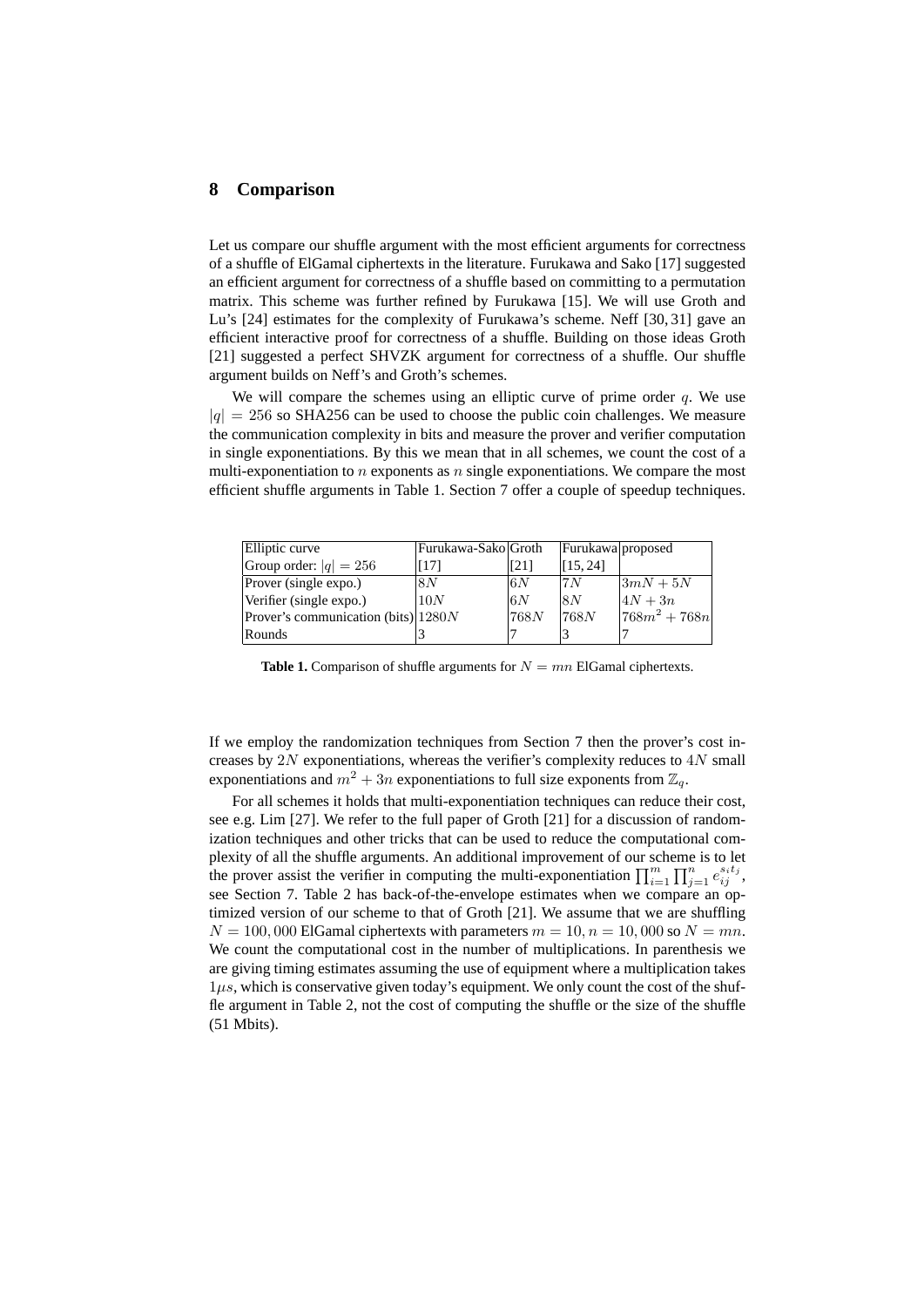|                                 | Groth $[21]$ | proposed                                                                               |
|---------------------------------|--------------|----------------------------------------------------------------------------------------|
| Prover's computation            |              | $18 \cdot 10^6$ mults (18 sec.) $143 \cdot 10^6$ mults (143 sec.)                      |
|                                 |              | Verifier's computation $ 14 \cdot 10^6$ mults (14 sec.) $ 5 \cdot 10^6$ mults (5 sec.) |
| Prover's communication 77 Mbits |              | 8 Mbits                                                                                |

**Table 2.** Comparison of shuffle arguments for 100, 000 ElGamal ciphertexts.

## **References**

- 1. Masayuki Abe. Universally verifiable mix-net with verification work independent of the number of mix-servers. In *EUROCRYPT*, volume 1403 of *Lecture Notes in Computer Science*, pages 437–447, 1998.
- 2. Masayuki Abe and Fumitaka Hoshino. Remarks on mix-network based on permutation networks. In *PKC*, volume 1992 of *Lecture Notes in Computer Science*, pages 317–324, 2001.
- 3. Sanjeev Arora, Carsten Lund, Rajeev Motwani, Madhu Sudan, and Mario Szegedy. Proof verification and the hardness of approximation problems. *Journal of the ACM*, 45(3):501– 555, May 1998.
- 4. Sanjeev Arora and Shmuel Safra. Probabilistic checking of proofs: a new characterization of NP. *Journal of the ACM*, 45(1):70–122, 1998.
- 5. Mihir Bellare and Oded Goldreich. On defining proofs of knowledge. In *CRYPTO*, volume 740 of *Lecture Notes in Computer Science*, pages 390–420, 1992.
- 6. Mihir Bellare and Phillip Rogaway. Random oracles are practical: A paradigm for designing efficient protocols. In *ACM CCS*, pages 62–73, 1993.
- 7. Eli Ben-Sasson, Oded Goldreich, Prahladh Harsha, Madhu Sudan, and Salil P. Vadhan. Short PCPs verifiable in polylogarithmic time. In *IEEE Conference on Computational Complexity*, pages 120–134, 2005.
- 8. Gilles Brassard, David Chaum, and Claude Crepeau. Minimum disclosure proofs of knowl- ` edge. *Journal of Computer and System Sciences*, 37(2):156–189, 1988.
- 9. Ronald Cramer, Ivan Damgård, and Berry Schoenmakers. Proofs of partial knowledge and simplified design of witness hiding protocols. In *CRYPTO*, volume 893 of *Lecture Notes in Computer Science*, pages 174–187, 1994.
- 10. Ivan Damgård. Efficient concurrent zero-knowledge in the auxiliary string model. In EU-*ROCRYPT*, volume 1807 of *Lecture Notes in Computer Science*, pages 418–430, 2000.
- 11. Ivan Damgård and Eiichiro Fujisaki. A statistically-hiding integer commitment scheme based on groups with hidden order. In *ASIACRYPT*, volume 2501 of *Lecture Notes in Computer Science*, pages 125–142, 2002.
- 12. Irit Dinur. The PCP theorem by gap amplification. *Journal of the ACM*, 54(3), 2007.
- 13. Taher ElGamal. A public key cryptosystem and a signature scheme based on discrete logarithms. *IEEE Transactions on Information Theory*, 31(4):469–472, 1985.
- 14. Amos Fiat and Adi Shamir. How to prove yourself: Practical solutions to identification and signature problems. In *CRYPTO*, volume 263 of *Lecture Notes in Computer Science*, pages 186–194, 1986.
- 15. Jun Furukawa. Efficient and verifiable shuffling and shuffle-decryption. *IEICE Trans. Fundam. Electron. Commun. Comput. Sci.*, 88-A(1):172–188, 2005.
- 16. Jun Furukawa, Hiroshi Miyauchi, Kengo Mori, Satoshi Obana, and Kazue Sako. An implementation of a universally verifiable electronic voting scheme based on shuffling. In *Financial Cryptography*, volume 2357 of *Lecture Notes in Computer Science*, pages 16–30, 2002.